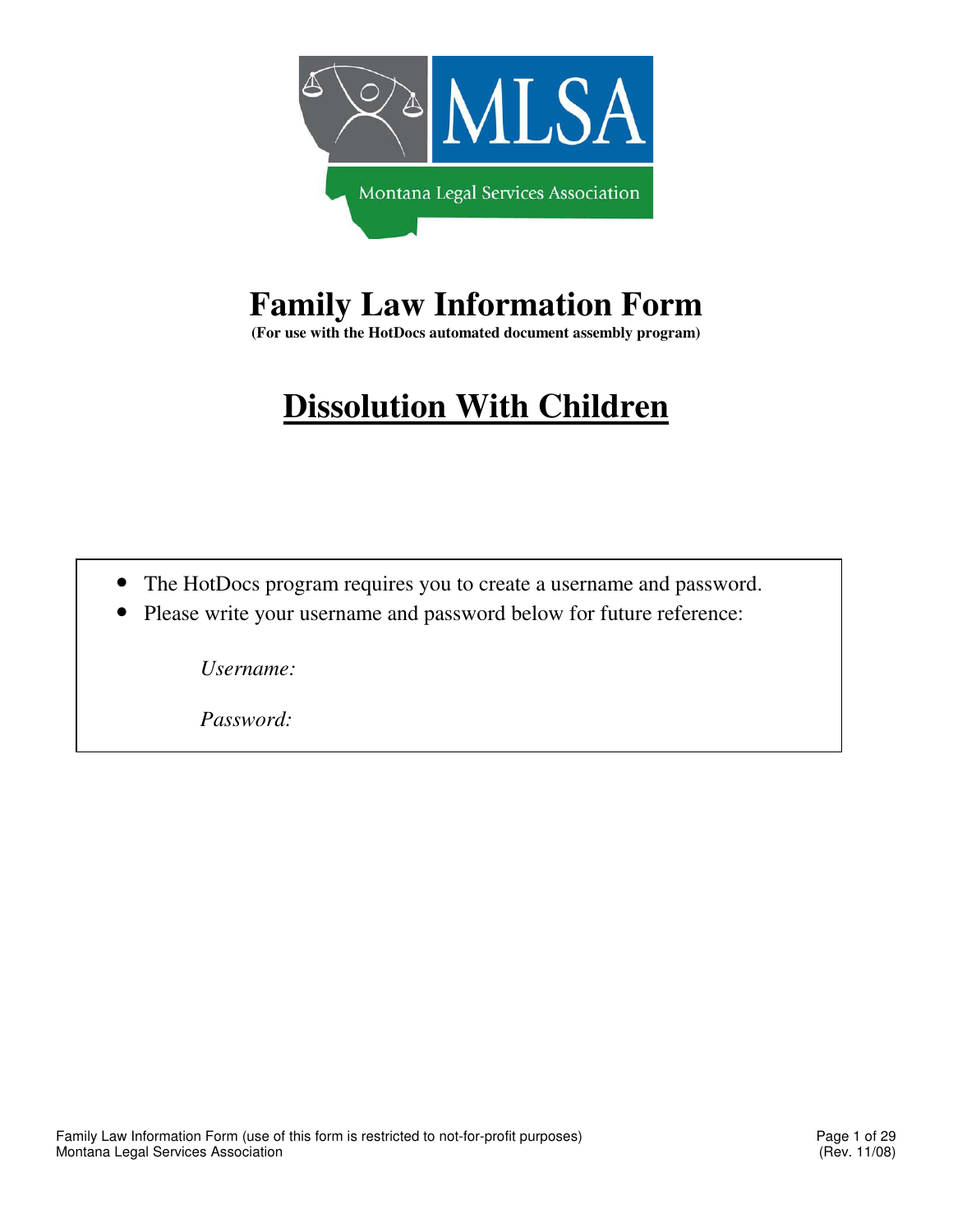**Initial Screening I** 

Are you married?

 $\Box$  Yes  $\Box$  No

Are you seeking a dissolution from your spouse? (In Montana the legal word for divorce is "dissolution." A dissolution legally ends a marriage.)

 $\Box$  Yes  $\Box$  No

Do you and your spouse have one or more children together?  $\neg$  Yes  $\neg$  No

If 'Yes', how many children? \_\_\_\_\_\_\_

 Are any of these children under age 18? □ Yes □ No

Do either you or your spouse still have custody of any of these children? *(Answer 'No' if your parental rights have been terminated for all of your children. Otherwise, answer 'Yes.')* 

 $\neg$  Yes  $\neg$  No

# **Initial Screening II**

Are you or your spouse pregnant?  $\neg$  Yes  $\neg$  No

If "Yes" are you or your spouse pregnant with a child of this marriage?

 $\Box$  Yes  $\Box$  No

If yes you will get a warning message that these forms may not be right for you as you can not set up a parenting plan for an unborn child.

Are you seeking maintenance from your spouse? *(In Montana the legal word for alimony or spousal support is "maintenance.")* 

 $\Box$  Yes  $\Box$  No

If 'yes' you will get a warning message that this web site and form are not right for you. Talk to a lawyer before you continue with your dissolution.

Do you and your spouse own more than two pieces of real property between you? *("Real property" is the legal term for land and things permanently attached to the land, like a house. A mobile home is not real property, but the land it is on is real property.)* 

 $\Box$  Yes  $\Box$  No

If 'yes' you will get a warning message that this web site and form are not right for you. Talk to a lawyer before you continue with your dissolution.

Have you lived in the county where you are planning on going to court for more than 90 days? □ Yes □ No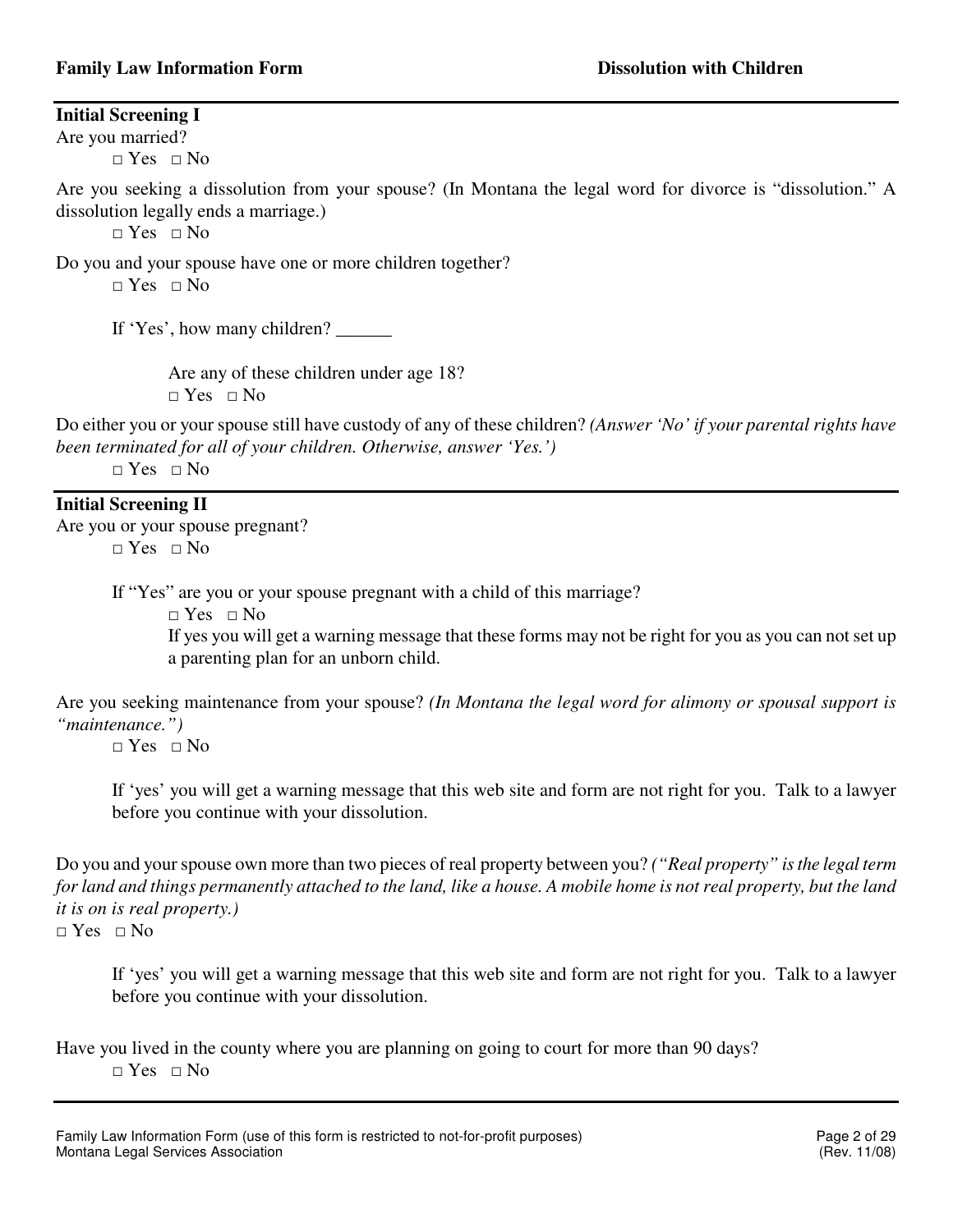# **Initial Screening III**

Do you know how to find your spouse?

 $\Box$  Yes  $\Box$  No

*If you answer "Yes" to any of the following questions these form may not be right for you. You should talk to a lawyer before continuing with this web site. If you don't talk to a lawyer, you may lose important rights.* 

Do either you or your spouse own property outside of Montana? *(A Montana court may not be able to divide or award property that is outside of Montana.)* 

 $\Box$  Yes  $\Box$  No

Do either you or your spouse have pensions, retirement benefits? □ Yes □ No

Do either you or your spouse own a business or share in a business?  $\neg$  Yes  $\neg$  No

Do either you or your spouse have complicated tax issues?  $\Box$  Yes  $\Box$  No

Have either you or your spouse filed for bankruptcy without the other listed as a joint debtor?  $\Box$  Yes  $\Box$  No

Have your children lived in the state of Montana for at least six months?  $\Box$  Yes  $\Box$  No

Has child support already been set up for the children?  $\neg$  Yes  $\neg$  No

*If "No" you will get a warning message. After you acknowledge that these forms may not be right for you can continue. It is strongly recommended that you contact the Montana Child Support Enforcement Division at 1- 800-346-5437 to set a child support order for your children.* 

# **Initial Screening IV**

*If you answer "No" to any of the next 3 questions these form may not be right for you. If you expect your spouse to disagree with you, you should talk to a lawyer before you continue with this web site.* 

Do you and your spouse agree about how your property should be divided?  $\neg$  Yes  $\neg$  No

Do you and your spouse agree about how your debts should be divided?  $\neg$  Yes  $\neg$  No

Do you and your spouse agree about the residential and visitation schedule for the children?  $\Box$  Yes  $\Box$  No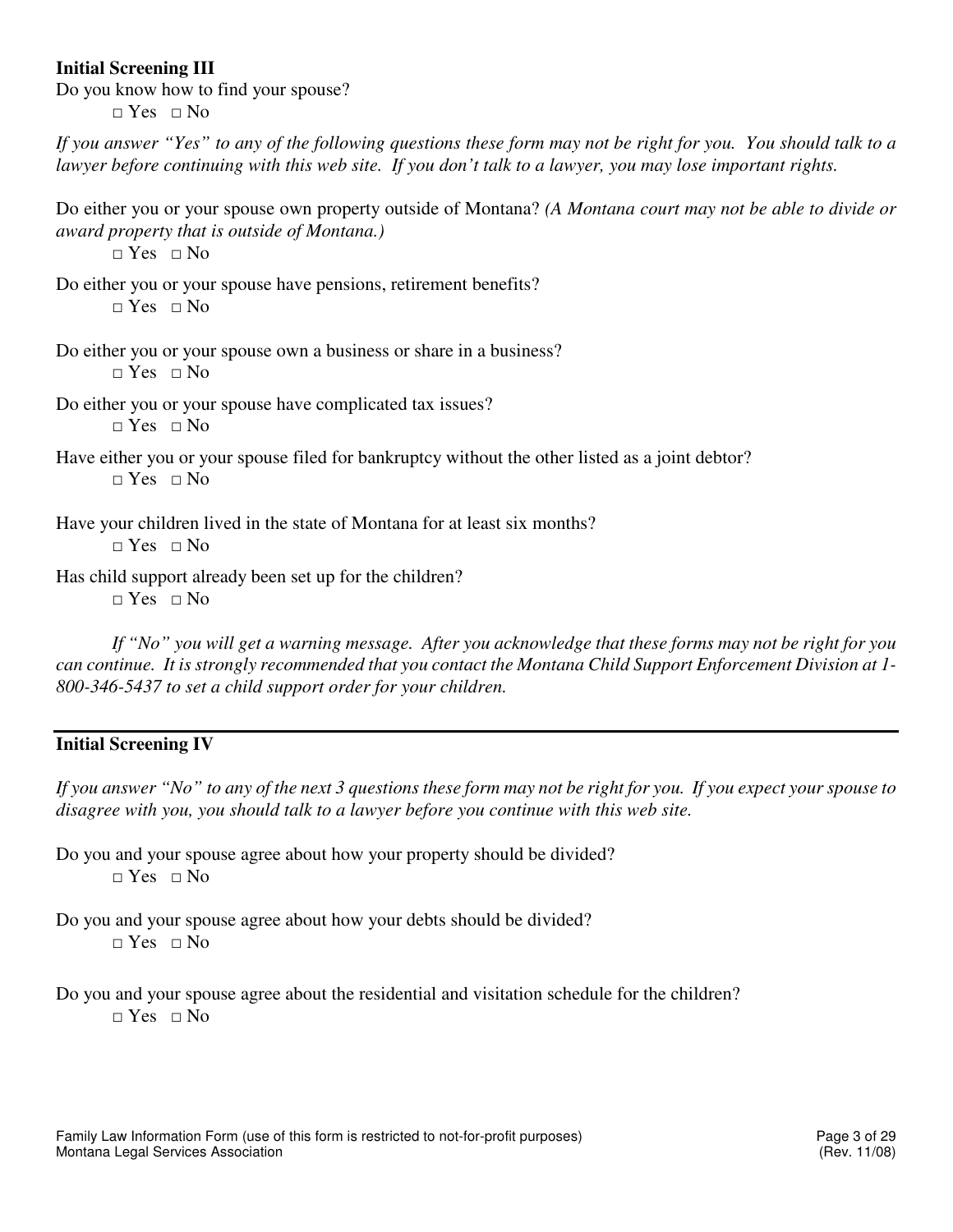*If you answer "Yes" to the next question these forms may not be right for you. If you expect your spouse to disagree with you, you should talk to a lawyer before you continue with this web site.* 

Are you going to ask that your spouse have supervised or restricted visitation with the children?  $\Box$  Yes  $\Box$  No

*If you answer "Yes" to either of the next 2 question these forms may not be right for you. Before you continue you should talk to a lawyer. To find out if you qualify for Montana Legal Services Association services please call the Helpline at 1-800-666-6899.* 

*If you need immediate help call 911 or a victim advocate near you. To find a victim advocate, all the Montana Coalition against Domestic and Sexual Violence at 1-406-443-7794.* 

Has your spouse been violent or abusive toward your children in the past?  $\Box$  Yes  $\Box$  No

Has your spouse been violent or abusive toward you in the past?  $\Box$  Yes  $\Box$  No

*Please fill in all the blanks. Do not abbreviate any words. Use the back of the paper or additional paper if you need to. Do not leave any questions blank! Mark it as "Not Applicable" or "N/A" if a question does not apply to you.* 

| How long have you lived in Montana? __________                                                                                                                                                                                 |  |
|--------------------------------------------------------------------------------------------------------------------------------------------------------------------------------------------------------------------------------|--|
|                                                                                                                                                                                                                                |  |
| First Name: Middle Name: Middle Name: Last Name: Manne: Manne: Middle Name: Middle Name: Middle Name: Middle Name: Middle Name: Middle Name: Middle Name: Middle Name: Middle Name: Middle Name: Middle Name: Middle Name: Mid |  |
|                                                                                                                                                                                                                                |  |
| City, State, Zip Code: $\sqrt{\frac{1}{2}$                                                                                                                                                                                     |  |
|                                                                                                                                                                                                                                |  |
|                                                                                                                                                                                                                                |  |
|                                                                                                                                                                                                                                |  |
| How long have you lived in your <b>County</b> ?<br><b>Respondent Information (Information about Your Spouse)</b>                                                                                                               |  |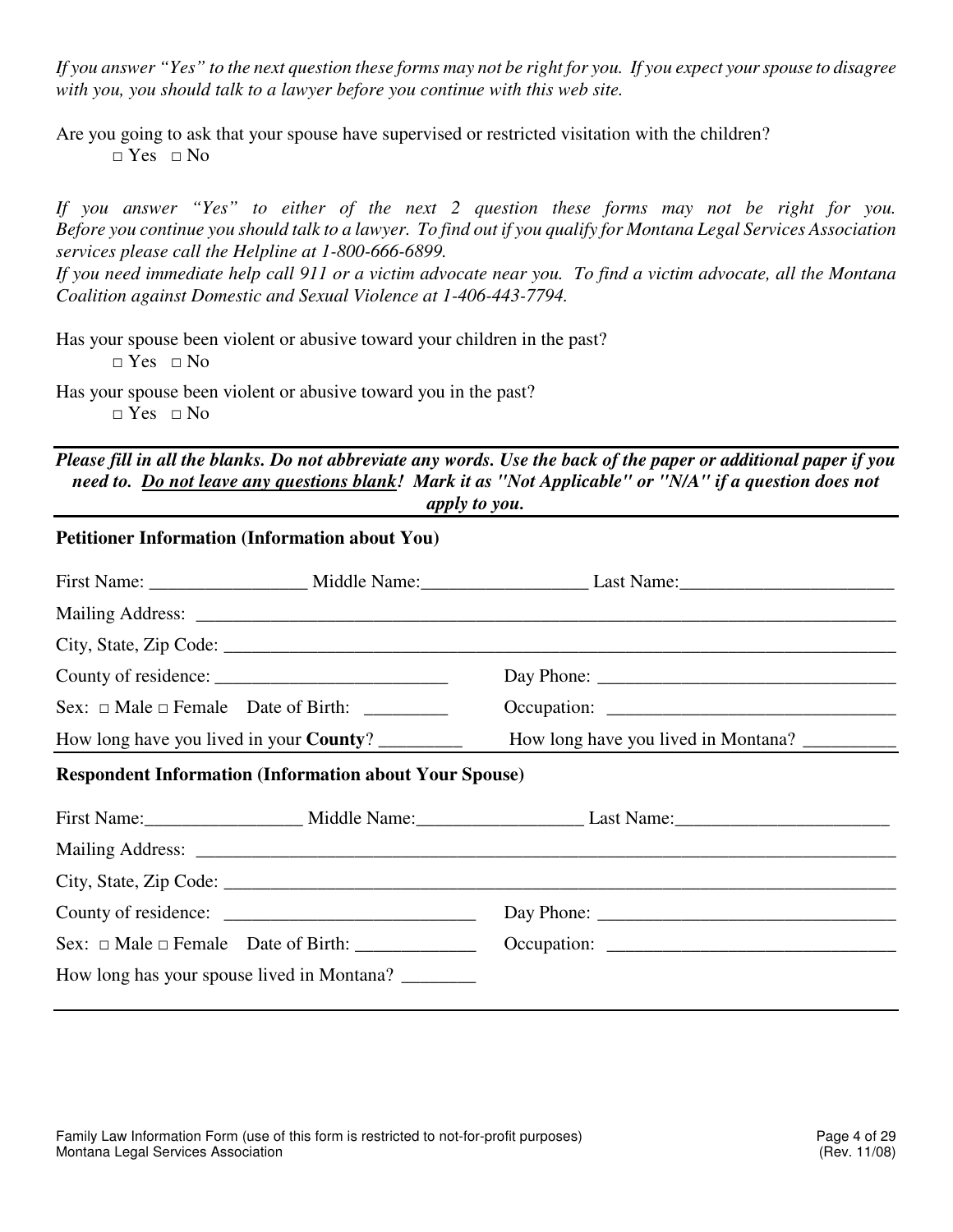# **Filing and Serving Information**

*You must give copies of your court documents and a Summons to your spouse or the other parent. This is called serving the other party. Then your spouse or the other parent has a chance to respond. Important: The court will not give you a dissolution and/or parenting plan unless you file proof that the other party was served.* 

*You can choose one of two ways to serve your spouse or the other parent.* 

*(1) You can mail the documents to the other party. This way of serving is called "Notice and Acknowledgment." Your spouse or the other parent must sign a document call an Acknowledgment that tells the court that he or she received the documents. If he or she does not sign the Acknowledgment, you will have to serve him or her by a different method.* 

*(2) You can have the sheriff serve the other party. You should have the sheriff serve the documents if your spouse or the other parent is not likely to cooperate by signing an Acknowledgment*.

*The following information may help the sheriff locate your spouse in order to serve him or her with court documents:* 

What county do you expect to file in?

**Have you lived in this county for more than 90 days?** *(Either you or your spouse have to have lived in a county for at least 90 days before you can file for dissolution or a parenting plan in that county.)*   $\neg$  Yes  $\neg$  No

# **How will your spouse be served?** *Please mark both selections. It will make things easier should you need the sheriff to serve him or her eventually.*

 $\Box$  I will send or personally deliver documents to him or her.

 $\Box$  I will ask the sheriff to serve the documents on him or her.

What county should the sheriff serve your spouse in?

What does your spouse look like? (height, weight, hair and eye color, scars, tattoos, etc. **be as specific as possible**.)\_\_\_\_\_\_\_\_\_\_\_\_\_\_\_\_\_\_\_\_\_\_\_\_\_\_\_\_\_\_\_\_\_\_\_\_\_\_\_\_\_\_\_\_\_\_\_\_\_\_\_\_\_\_\_\_\_\_\_\_\_\_\_\_\_\_\_\_\_\_\_\_\_\_\_\_\_\_\_\_\_\_

\_\_\_\_\_\_\_\_\_\_\_\_\_\_\_\_\_\_\_\_\_\_\_\_\_\_\_\_\_\_\_\_\_\_\_\_\_\_\_\_\_\_\_\_\_\_\_\_\_\_\_\_\_\_\_\_\_\_\_\_\_\_\_\_\_\_\_\_\_\_\_\_\_\_\_\_\_\_\_\_\_\_\_\_\_\_\_\_\_\_

Does he or she carry a weapon?  $\Box$  Yes  $\Box$  No  $\Box$  I don't know

What is your spouse's street address (if different than the one given above)?

# **When can he or she be found at home? \_\_\_\_\_\_\_\_\_\_\_\_\_\_\_\_\_\_\_\_\_\_\_\_\_\_\_\_\_\_\_\_\_\_\_\_\_\_\_\_\_\_\_\_\_\_\_\_\_\_\_\_\_\_\_\_**

Employer's Name:

Employer's Address: \_\_\_\_\_\_\_\_\_\_\_\_\_\_\_\_\_\_\_\_\_\_\_\_\_\_\_\_\_\_\_\_\_\_\_\_\_\_\_\_\_\_\_\_\_\_\_\_\_\_\_\_\_\_\_\_\_\_\_\_\_\_\_\_\_\_\_\_\_\_\_\_

# **When can he or she be found at work? \_\_\_\_\_\_\_\_\_\_\_\_\_\_\_\_\_\_\_\_\_\_\_\_\_\_\_\_\_\_\_\_\_\_\_\_\_\_\_\_\_\_\_\_\_\_\_\_\_\_\_\_\_\_\_\_**

Are there other places where your spouse can often be found? Where?

When can he or she be found there?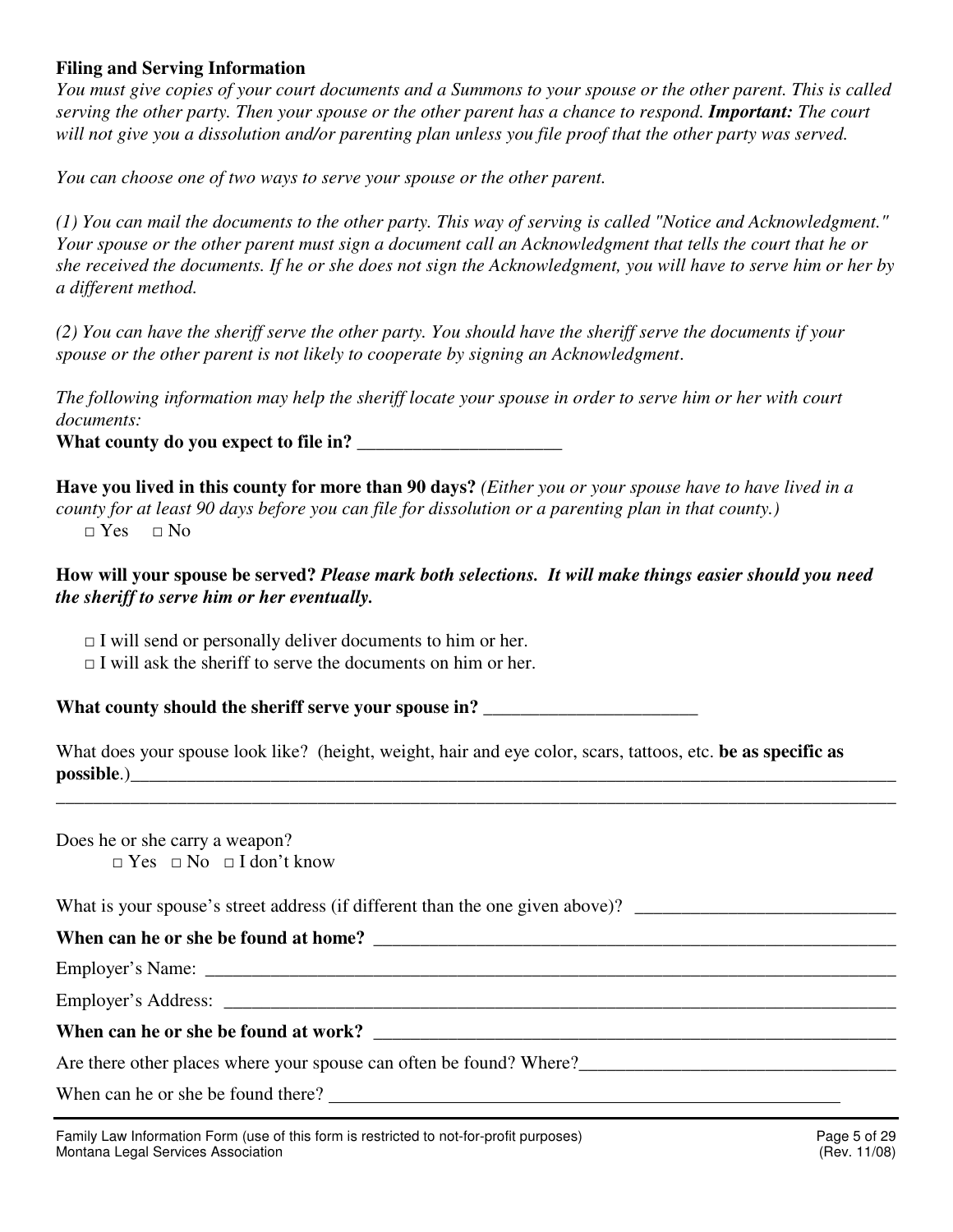# **Marriage Information**

What type of marriage do you have?

□ Marriage license □ Common law marriage □ Declaration of marriage

Marriage Date (example: 03/12/1995): \_\_\_\_\_\_\_\_\_\_

If your marriage was registered, where was it registered? (State, County)

Why do you want a dissolution?

 $\Box$  I do not get along with my spouse (also known as "marital discord.")

 $\Box$  I have lived apart from my spouse for more than 180 days.

Are you currently living apart?

 $\neg$  Yes  $\neg$  No

Date you began living apart? (example: $03/12/1995$ ):

*Your answers to the following questions will be used to create a document called "Declaration of Disclosure of Assets, Debts, Income, and Expenses." This document is required by law. You must list any items that you and/or your spouse own and any items that you own with someone else. You must also list any debts that you and/or your spouse owe and any debts that you and someone else owe. It is important that you list everything. If you do not list all of your property, the court may give the property you don't list to your spouse. Even if you and your spouse have already divided your property and debts, you still must list everything. If you have property or debts that you got before you were married or after you were separated, you still must list them.*

# **Property**

Do you or your spouse own any real property? *("Real property" is the legal term for land and things permanently attached to the land, like a house. A mobile home is not real property, but the land it is on is real property.)*

 $\Box$  Yes  $\Box$  No

Do you or your spouse own a car or other vehicle?

□ Yes □ No

Do you or your spouse have any personal property, including things like appliances, furniture, jewelry, art, guns and so on?

□ Yes □ No

Have you already divided your personal property?

 $\neg$  Yes  $\neg$  No

Do you or your spouse have any bank accounts?

□ Yes □ No

Do you or your spouse have any pension or retirement accounts, life insurance, stocks, bonds, secured notes or mutual funds?

 $\Box$  Yes  $\Box$  No

Do you or spouse own a business or part of a business?

 $\Box$  Yes  $\Box$  No

How much cash do you have?

Do you have any other property or assets?  $\Box$  Yes  $\Box$  No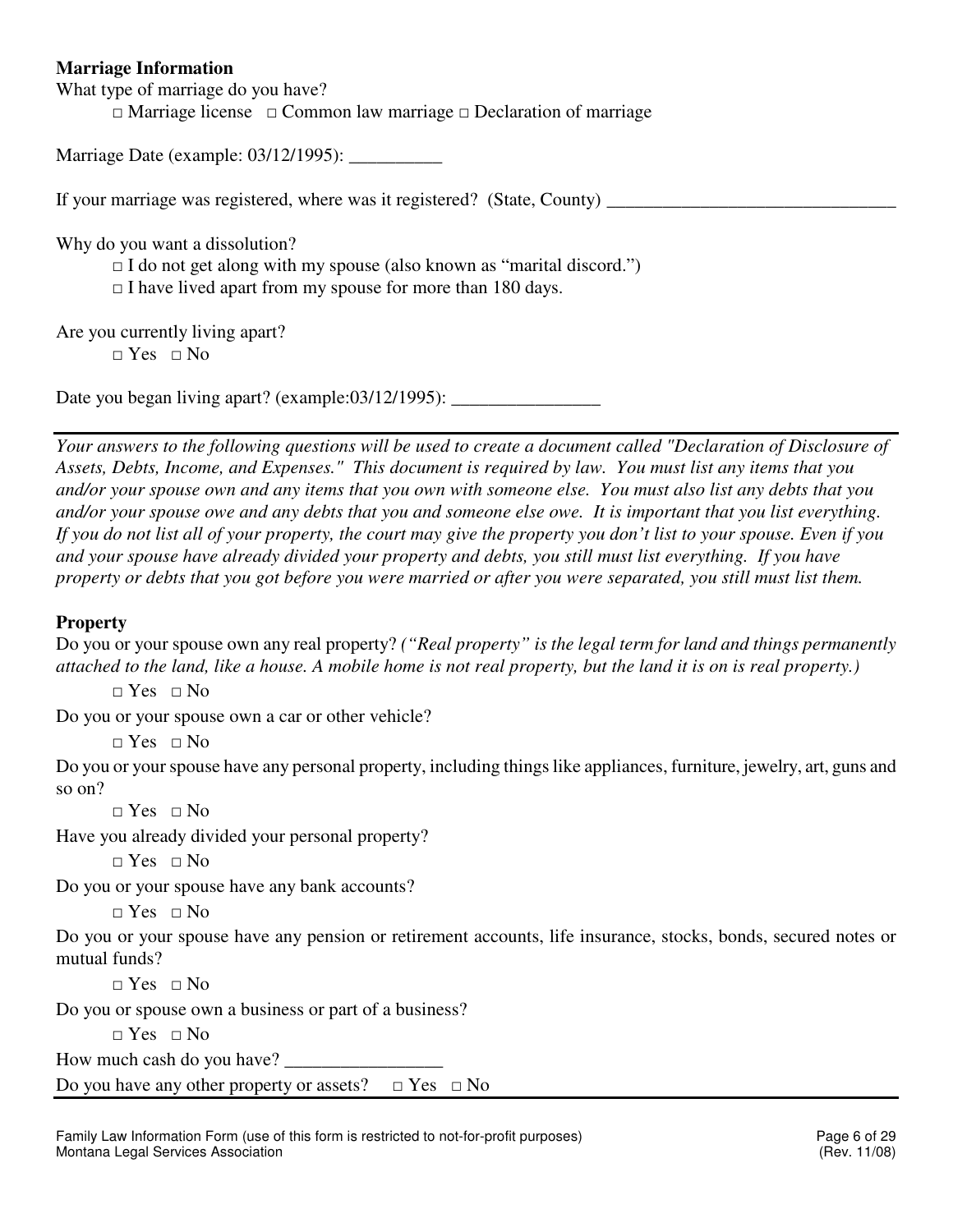# **Debts**

Do you or your spouse have any debts?

- □ Yes □ No
- If 'Yes,' how should the court divide your and your spouse's debts?
- $\Box$  I need to tell the court how much of each debt that I should pay and how much my spouse should pay.
- $\Box$  My spouse should be responsible for the debts in my spouse's name and I should be responsible for the debts in my name.

**List of Real Property: If you and/or your spouse own any land and/or property attached to the land (like a home), please list it here. Be sure to include the legal description of your property. If you do not know the legal description, you can ask your county's Clerk and Recorder.** 

# **First Property**

| <b>Street Address:</b>                                             |        |                                                                                                                          |
|--------------------------------------------------------------------|--------|--------------------------------------------------------------------------------------------------------------------------|
| City:                                                              | State: | Zip Code:                                                                                                                |
| Legal Description:                                                 |        |                                                                                                                          |
| Who currently owns this real property? (Check all that apply.)     |        |                                                                                                                          |
| Who should get this real property to? (Check all that apply.)      |        | $\Box$ Me $\Box$ My spouse $\Box$ I want to describe how the property should be divided. (Please use complete sentences) |
| How much is this real property worth now?                          |        |                                                                                                                          |
| Is there a secured debt on the real property: $\Box$ Yes $\Box$ No |        |                                                                                                                          |
| Lender:                                                            |        |                                                                                                                          |
| If 'Yes,' amount owed on the real property as of today:            |        |                                                                                                                          |
| How much of this debt should you have to pay:                      |        |                                                                                                                          |
| How much of this debt should your spouse have to Pay:              |        |                                                                                                                          |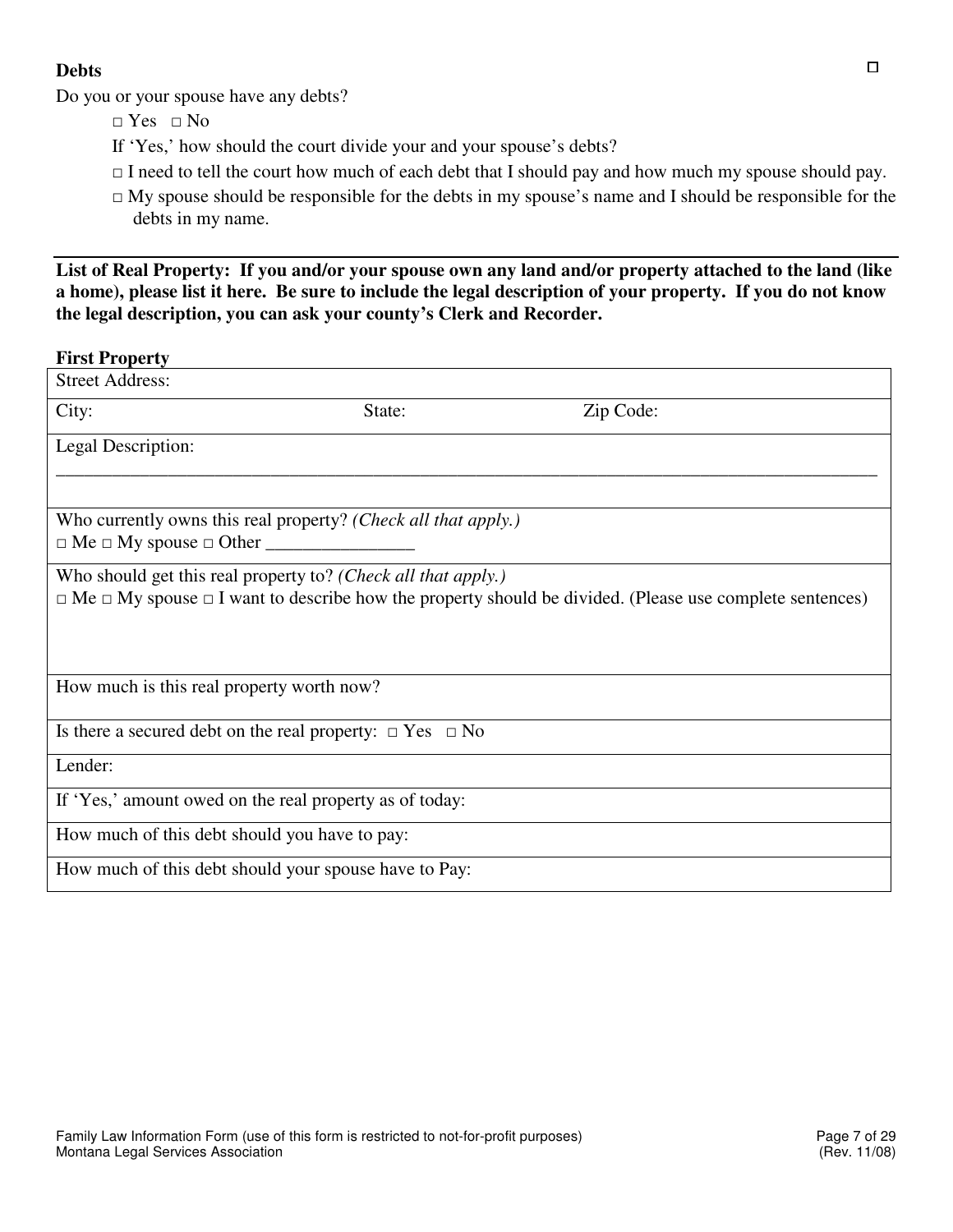| <b>Second Property</b>                                             |        |                                                                                                                          |  |
|--------------------------------------------------------------------|--------|--------------------------------------------------------------------------------------------------------------------------|--|
| <b>Street Address:</b>                                             |        |                                                                                                                          |  |
| City:                                                              | State: | Zip Code:                                                                                                                |  |
| Legal Description:                                                 |        |                                                                                                                          |  |
| Who currently owns this real property? (Check all that apply.)     |        |                                                                                                                          |  |
| Who should get this real property to? (Check all that apply.)      |        | $\Box$ Me $\Box$ My spouse $\Box$ I want to describe how the property should be divided. (Please use complete sentences) |  |
| How much is this real property worth now?                          |        |                                                                                                                          |  |
| Is there a secured debt on the real property: $\Box$ Yes $\Box$ No |        |                                                                                                                          |  |
| Lender:                                                            |        |                                                                                                                          |  |
| If 'Yes,' amount owed on the real property as of today:            |        |                                                                                                                          |  |
| How much of this debt should you have to pay:                      |        |                                                                                                                          |  |
| How much of this debt should your spouse have to Pay:              |        |                                                                                                                          |  |
|                                                                    |        |                                                                                                                          |  |

# **List of Vehicles: If you and/or your spouse own any vehicles, including cars, trucks, and motorcycles, please list them here. Please include the VIN# and the estimated value for the vehicle**

**First Vehicle** 

| Year:<br>Make:                                                                           | Model: |
|------------------------------------------------------------------------------------------|--------|
| VIN#                                                                                     |        |
| Who currently owns this vehicle? (Check all that apply.)                                 |        |
| $\Box$ Me $\Box$ My spouse $\Box$ Other ______                                           |        |
| Who should the court give this vehicle to? (Check all that apply.)                       |        |
| $\Box$ Me $\Box$ My spouse                                                               |        |
| How much is this vehicle worth:                                                          |        |
| Do you or your spouse owe money on the vehicle? $\Box$ Yes $\Box$ No $\Box$ I don't know |        |
| If 'Yes,' creditor or lender's name:                                                     |        |
| How much money is owed on the vehicle as of today:                                       |        |
| How much of this debt should you have to pay:                                            |        |
| How much of this debt should your spouse have to pay:                                    |        |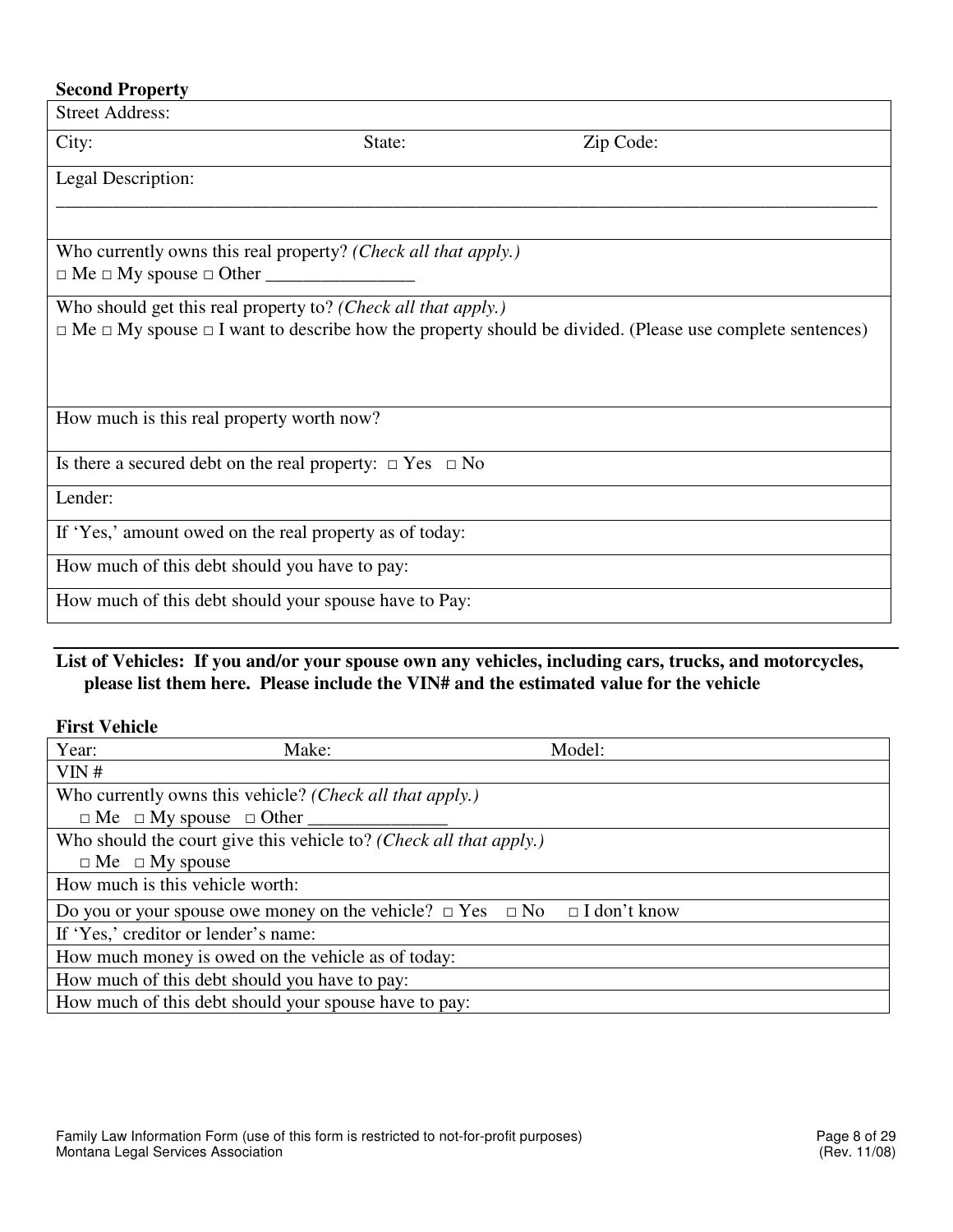# **Second Vehicle**

| Year:                      | Make:                                                                                    | Model: |  |
|----------------------------|------------------------------------------------------------------------------------------|--------|--|
| VIN#                       |                                                                                          |        |  |
|                            | Who currently owns this vehicle? (Check all that apply.)                                 |        |  |
|                            | $\Box$ Me $\Box$ My spouse $\Box$ Other                                                  |        |  |
|                            | Who should the court give this vehicle to? (Check all that apply.)                       |        |  |
| $\Box$ Me $\Box$ My spouse |                                                                                          |        |  |
|                            | How much is this vehicle worth:                                                          |        |  |
|                            | Do you or your spouse owe money on the vehicle? $\Box$ Yes $\Box$ No $\Box$ I don't know |        |  |
|                            | If 'Yes,' creditor or lender's name:                                                     |        |  |
|                            | How much money is owed on the vehicle as of today:                                       |        |  |
|                            | How much of this debt should you have to pay:                                            |        |  |
|                            | How much of this debt should your spouse have to pay:                                    |        |  |

# **Third Vehicle**

| Year:                      | Make:                                                                                    | Model: |  |
|----------------------------|------------------------------------------------------------------------------------------|--------|--|
| VIN#                       |                                                                                          |        |  |
|                            | Who currently owns this vehicle? (Check all that apply.)                                 |        |  |
|                            | $\Box$ Me $\Box$ My spouse $\Box$ Other ______                                           |        |  |
|                            | Who should the court give this vehicle to? (Check all that apply.)                       |        |  |
| $\Box$ Me $\Box$ My spouse |                                                                                          |        |  |
|                            | How much is this vehicle worth:                                                          |        |  |
|                            | Do you or your spouse owe money on the vehicle? $\Box$ Yes $\Box$ No $\Box$ I don't know |        |  |
|                            | If 'Yes,' creditor or lender's name:                                                     |        |  |
|                            | How much money is owed on the vehicle as of today:                                       |        |  |
|                            | How much of this debt should you have to pay:                                            |        |  |
|                            | How much of this debt should your spouse have to pay:                                    |        |  |

# **Fourth Vehicle**

| Year:                      | Make:                                                                                    | Model: |
|----------------------------|------------------------------------------------------------------------------------------|--------|
| VIN#                       |                                                                                          |        |
|                            | Who currently owns this vehicle? (Check all that apply.)                                 |        |
|                            | $\Box$ Me $\Box$ My spouse $\Box$ Other                                                  |        |
|                            | Who should the court give this vehicle to? (Check all that apply.)                       |        |
| $\Box$ Me $\Box$ My spouse |                                                                                          |        |
|                            | How much is this vehicle worth:                                                          |        |
|                            | Do you or your spouse owe money on the vehicle? $\Box$ Yes $\Box$ No $\Box$ I don't know |        |
|                            | If 'Yes,' creditor or lender's name:                                                     |        |
|                            | How much money is owed on the vehicle as of today:                                       |        |
|                            | How much of this debt should you have to pay:                                            |        |
|                            | How much of this debt should your spouse have to pay:                                    |        |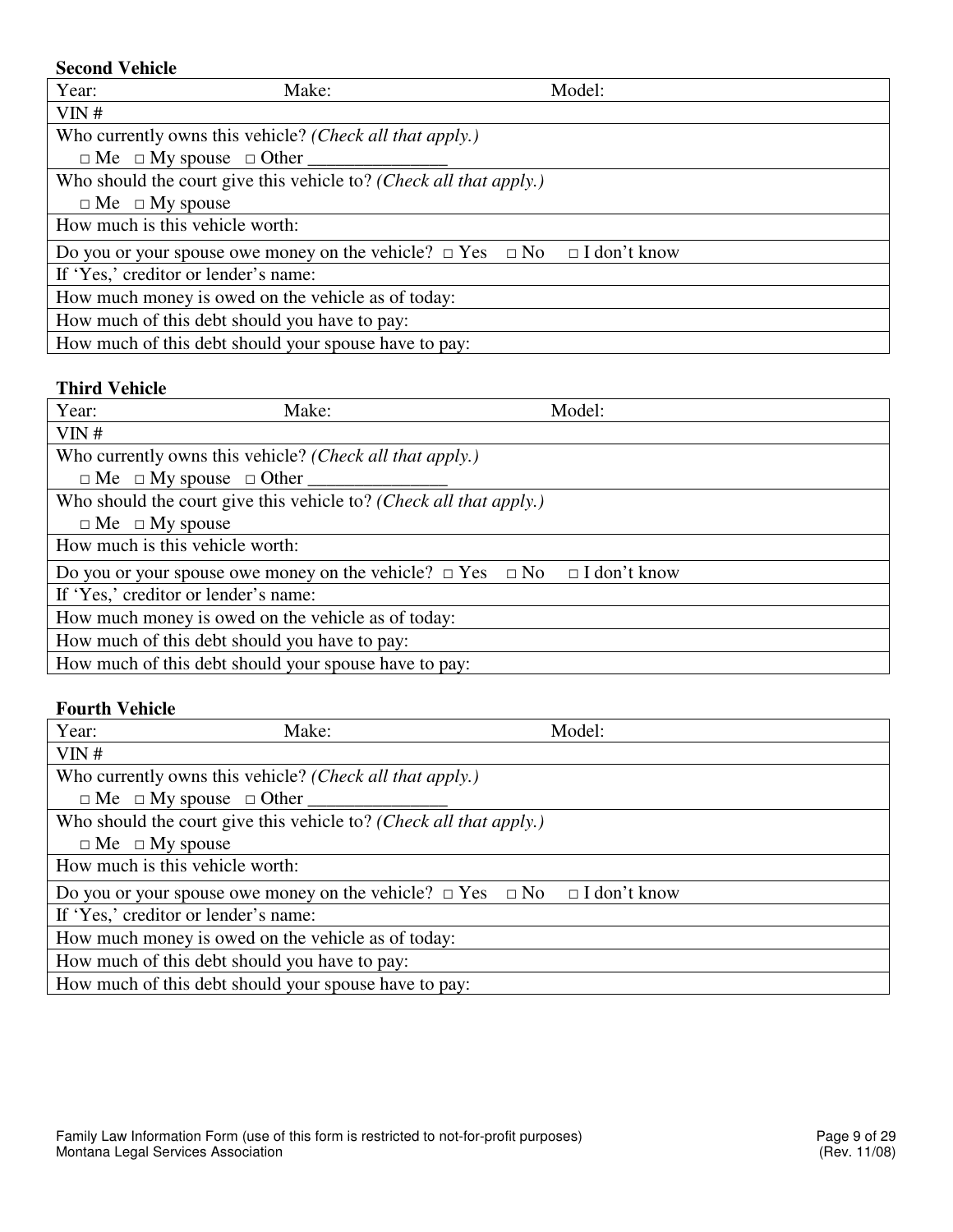*Please list ALL the personal property of you and/or your spouse. You need to list everything even if you and your spouse have already divided your property. Enter one piece of property or a group of items, such as clothing, in each row. When estimating the value, you can write what you think you could sell the property for at a garage sale.* **DO NOT LEAVE THIS SECTION BLANK** 

| Description | <b>Estimated</b><br><b>Value</b> | Who has it now? |                     | Who should get<br>it? |              |
|-------------|----------------------------------|-----------------|---------------------|-----------------------|--------------|
|             |                                  | Me              | <b>My</b><br>spouse | Me                    | My<br>spouse |
|             |                                  |                 |                     |                       |              |
|             |                                  |                 |                     |                       |              |
|             |                                  |                 |                     |                       |              |
|             |                                  |                 |                     |                       |              |
|             |                                  |                 |                     |                       |              |
|             |                                  |                 |                     |                       |              |
|             |                                  |                 |                     |                       |              |
|             |                                  |                 |                     |                       |              |
|             |                                  |                 |                     |                       |              |
|             |                                  |                 |                     |                       |              |
|             |                                  |                 |                     |                       |              |
|             |                                  |                 |                     |                       |              |

**Do you want all personal property not listed above to stay with the person who has it?** 

□ Yes□ No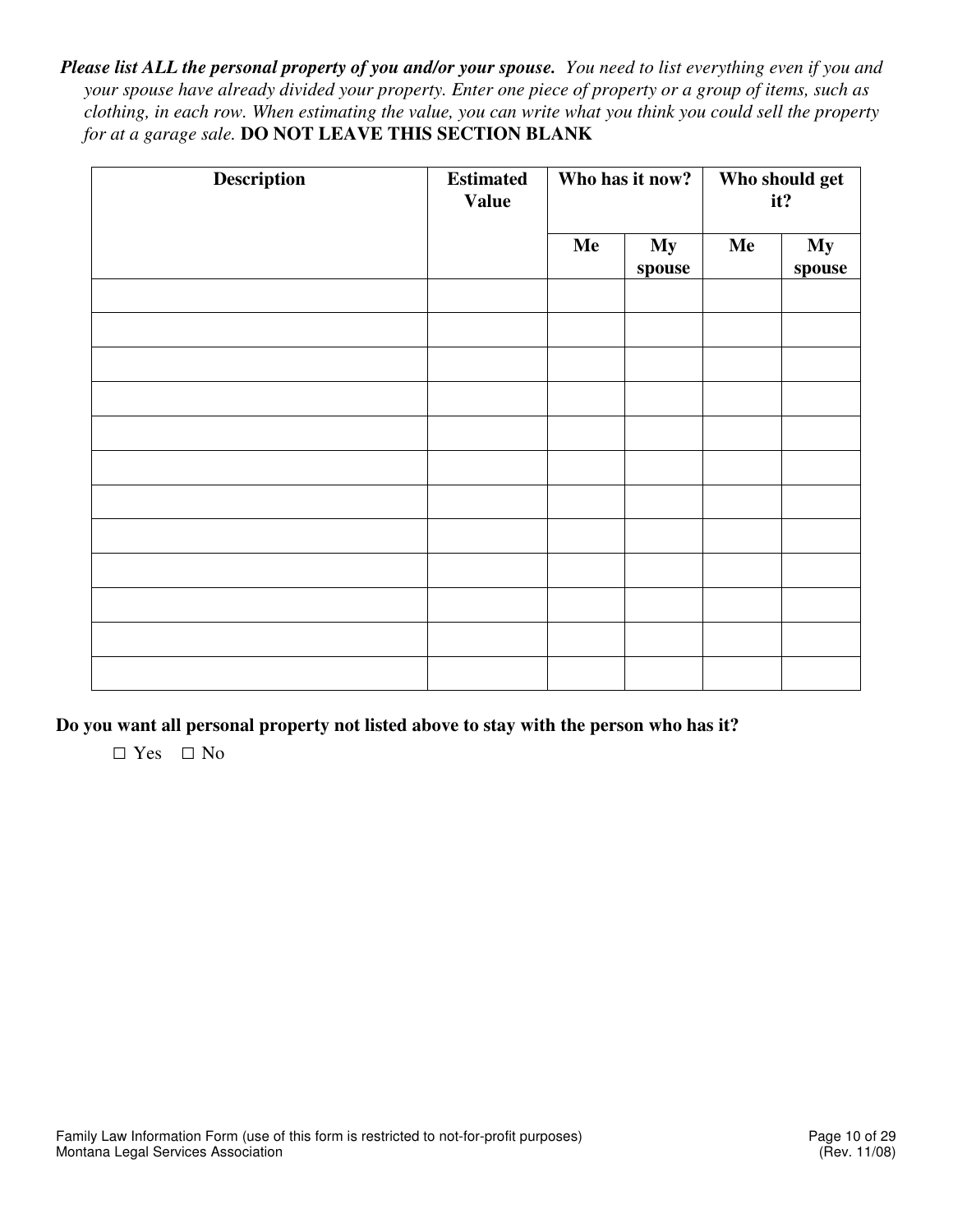**List of Debts:** *Please list any debts owed by you and/or your spouse. Do NOT enter home loans or vehicle or car loans that you have already entered. Important! The court will tell you who has to pay what debts, but your creditors DO NOT have to listen to the court. Creditors can collect from you on your joint debts of the marriage.*

#### **First Debt**

| What type of debt is this?                                                                      |
|-------------------------------------------------------------------------------------------------|
| $\Box$ Utility Bill $\Box$ Credit Card $\Box$ Student Loan $\Box$ Medical Expense $\Box$ Other: |
| Creditor's name:                                                                                |
| What are the last four digits of the account number?                                            |
| Whose debt is this? (Check all that apply.)                                                     |
| $\Box$ Mine $\Box$ My spouse's                                                                  |
| How much money is currently owed on this debt?                                                  |
| How much of this debt should you have to pay?                                                   |
| How much should your spouse have to pay?                                                        |
|                                                                                                 |

#### **Second Debt**

What type of debt is this?

□ Utility Bill □ Credit Card □ Student Loan □ Medical Expense □ Other:

Creditor's name:

What are the last four digits of the account number?

Whose debt is this? *(Check all that apply.)*

 $\Box$  Mine  $\Box$  My spouse's

How much money is currently owed on this debt?

How much of this debt should **you** have to pay?

How much should **your spouse** have to pay?

#### **Third Debt**

What type of debt is this?

□ Utility Bill □ Credit Card □ Student Loan □ Medical Expense □ Other:

Creditor's name:

What are the last four digits of the account number?

Whose debt is this? *(Check all that apply.)*

 $\Box$  Mine  $\Box$  My spouse's

How much money is currently owed on this debt?

How much of this debt should **you** have to pay?

How much should **your spouse** have to pay?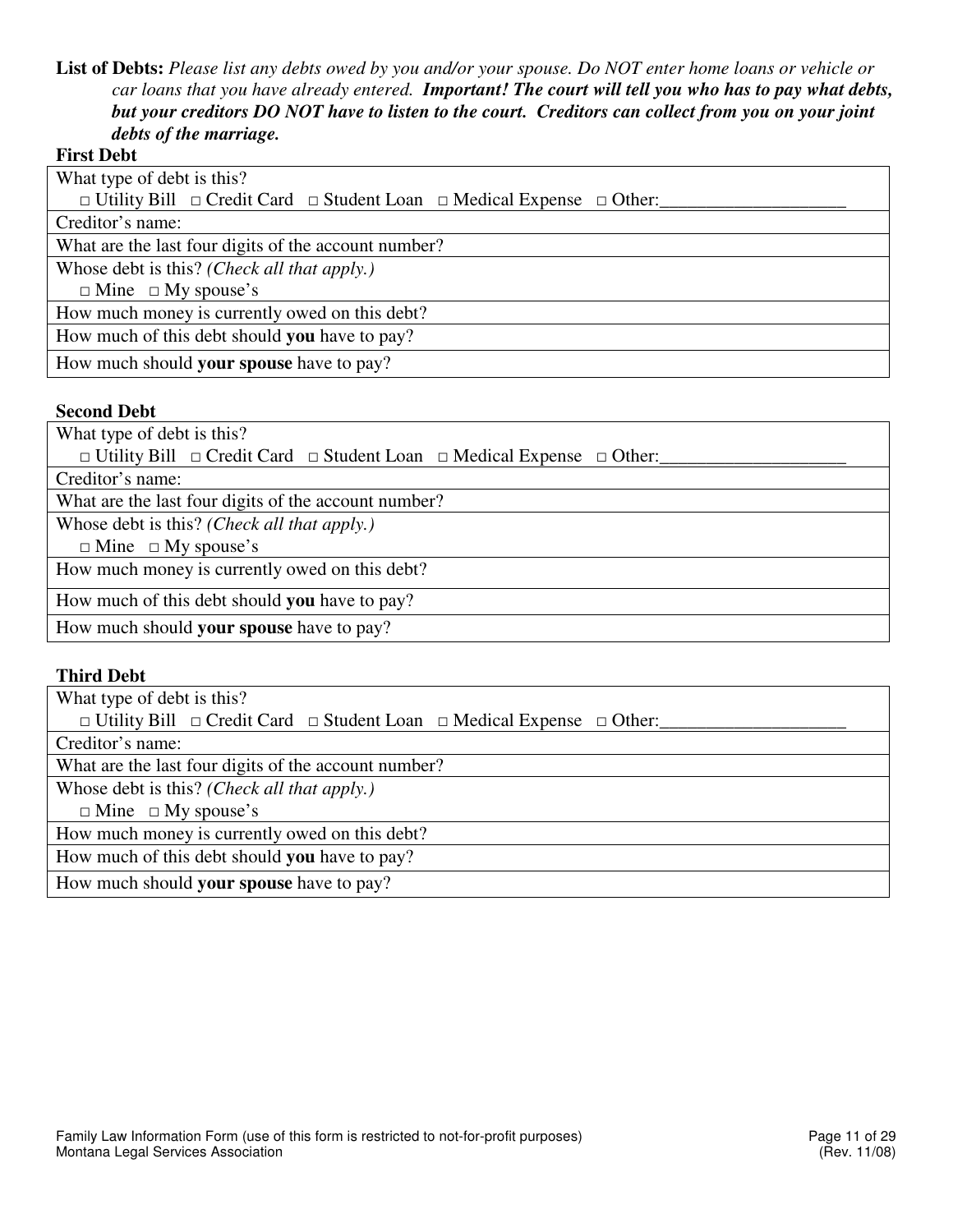# **Fourth Debt**

| What type of debt is this?                                                                      |
|-------------------------------------------------------------------------------------------------|
| $\Box$ Utility Bill $\Box$ Credit Card $\Box$ Student Loan $\Box$ Medical Expense $\Box$ Other: |
| Creditor's name:                                                                                |
| What are the last four digits of the account number?                                            |
| Whose debt is this? (Check all that apply.)                                                     |
| $\Box$ Mine $\Box$ My spouse's                                                                  |
| How much money is currently owed on this debt?                                                  |
| How much of this debt should you have to pay?                                                   |
| How much should <b>your spouse</b> have to pay?                                                 |

# **Fifth Debt**

What type of debt is this?

□ Utility Bill □ Credit Card □ Student Loan □ Medical Expense □ Other:

Creditor's name:

What are the last four digits of the account number?

Whose debt is this? *(Check all that apply.)*

 $\Box$  Mine  $\Box$  My spouse's

How much money is currently owed on this debt?

How much of this debt should **you** have to pay?

How much should **your spouse** have to pay?

#### **Sixth Debt**

What type of debt is this? □ Utility Bill □ Credit Card □ Student Loan □ Medical Expense □ Other: Creditor's name: What are the last four digits of the account number? Whose debt is this? *(Check all that apply.)*  $\Box$  Mine  $\Box$  My spouse's How much money is currently owed on this debt? How much of this debt should **you** have to pay? How much should **your spouse** have to pay?

**List of Bank Accounts:** *If you and/or your spouse have any bank accounts, please list them here. Please be sure to include the balance and the last four digits of your account number.* 

**First Account** What kind of bank account is this?  $\Box$  Checking  $\Box$  Savings Bank's name? What are the last four digits of the account number? Whose name is on the account? *(Check all that apply.)*  $\Box$  Mine  $\Box$  My spouse's  $\Box$  Other: How much money is in this bank account today?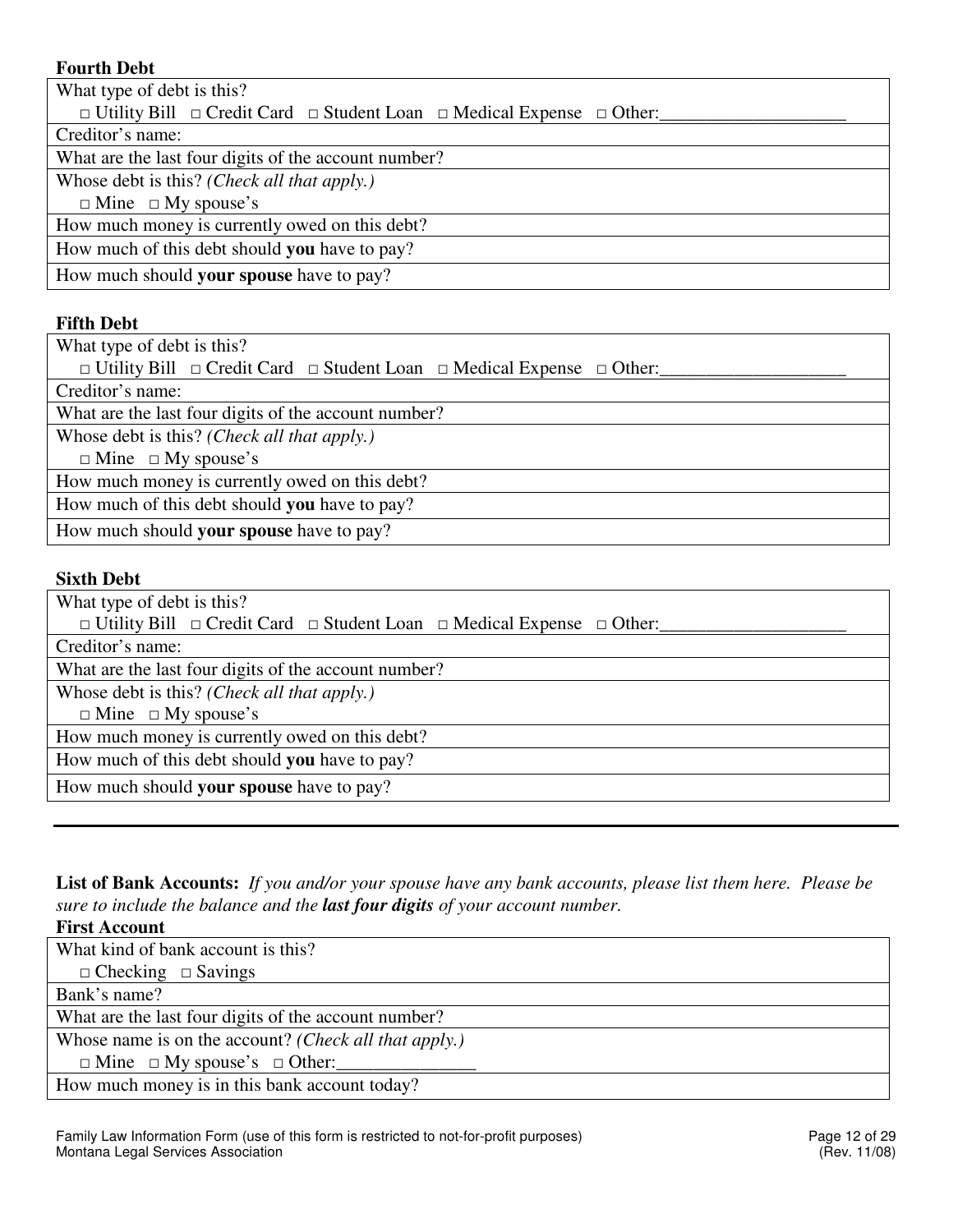# **Second Account**

What kind of bank account is this?

 $\Box$  Checking  $\Box$  Savings

Bank's name?

What are the last four digits of the account number?

Whose name is on the account? *(Check all that apply.)*

 $\Box$  Mine  $\Box$  My spouse's  $\Box$  Other:

How much money is in this bank account today?

### **Third Account**

What kind of bank account is this?  $\Box$  Checking  $\Box$  Savings Bank's name? What are the last four digits of the account number? Whose name is on the account? *(Check all that apply.)*  $\Box$  Mine  $\Box$  My spouse's  $\Box$  Other: How much money is in this bank account today?

# **Fourth Account**

What kind of bank account is this?  $\Box$  Checking  $\Box$  Savings Bank's name? What are the last four digits of the account number? Whose name is on the account? *(Check all that apply.)*  $\Box$  Mine  $\Box$  My spouse's  $\Box$  Other: How much money is in this bank account today?

# **List of Stocks, Bonds, Pensions/Retirement Accounts; Life Insurance (Cash Value); Secured Notes,**

**Mutual Funds** *(owned by you and/or your spouse)***:** 

# **First Account**

What kind of account is this?

 $\Box$  Pension/Retirement  $\Box$  Life Insurance  $\Box$  Stock  $\Box$  Bond  $\Box$  Secure Note  $\Box$  Mutual Fund  $\Box$  Other:

What is the name of the company that you have the account or policy with? (For example: "Fidelity Investments" or "Metropolitan Life")

What are the last four digits of the account or policy number?

Whose name is on the account? *(Check all that apply.)*

 $\Box$  Mine  $\Box$  My spouse's  $\Box$  Other

How much money is this account or policy worth today?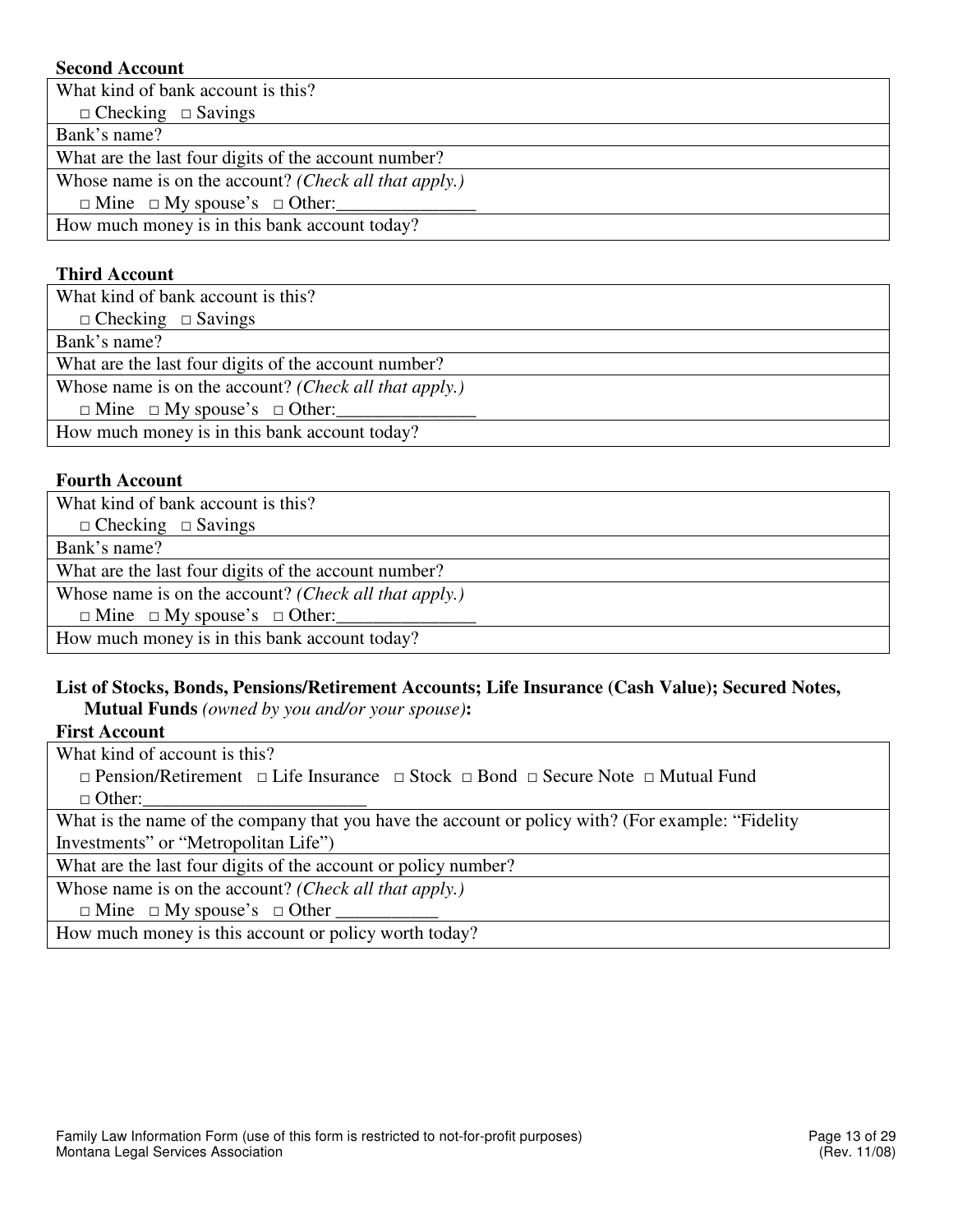# **Second Account**

What is the name of the company that you have the account or policy with? (For example: "Fidelity Investments" or "Metropolitan Life")

What are the last four digits of the account or policy number?

Whose name is on the account? *(Check all that apply.)*

 $\Box$  Mine  $\Box$  My spouse's  $\Box$  Other

How much money is this account or policy worth today?

# **List of Businesses and Business Property (***Include equipment, livestock, etc. owned by you and/or your spouse*):

#### **First Business Property or Business Interest**

What kind of business or interest is this?

Who owns this business property or interest? *(Check all that apply.)*

 $\Box$  Me  $\Box$  My spouse  $\Box$  Other

How much is this property worth?

#### **Second Business Property or Business Interest**

Describe the business property or interest:

Who owns this business property or interest? *(Check all that apply.)*

 $\Box$  Me  $\Box$  My spouse  $\Box$  Other

How much is this property worth?

# **List of Other Property** (*Enter information about any other property that you have not already listed*):

**First Property or Asset** 

What kind of property is this?

Who owns this property or asset? *(Check all that apply.)*

 $\Box$  Me  $\Box$  My spouse  $\Box$  Other

How much is this property or asset worth?

#### **Second Property or Asset**

Describe the property or asset: Who owns this property or asset? *(Check all that apply.)*  $\Box$  Me  $\Box$  My spouse  $\Box$  Other How much is this property or asset worth?

#### **Third Property or Asset**

Describe the property or asset: Who owns this property or asset? *(Check all that apply.)*  $\Box$  Me  $\Box$  My spouse  $\Box$  Other

How much is this property or asset worth?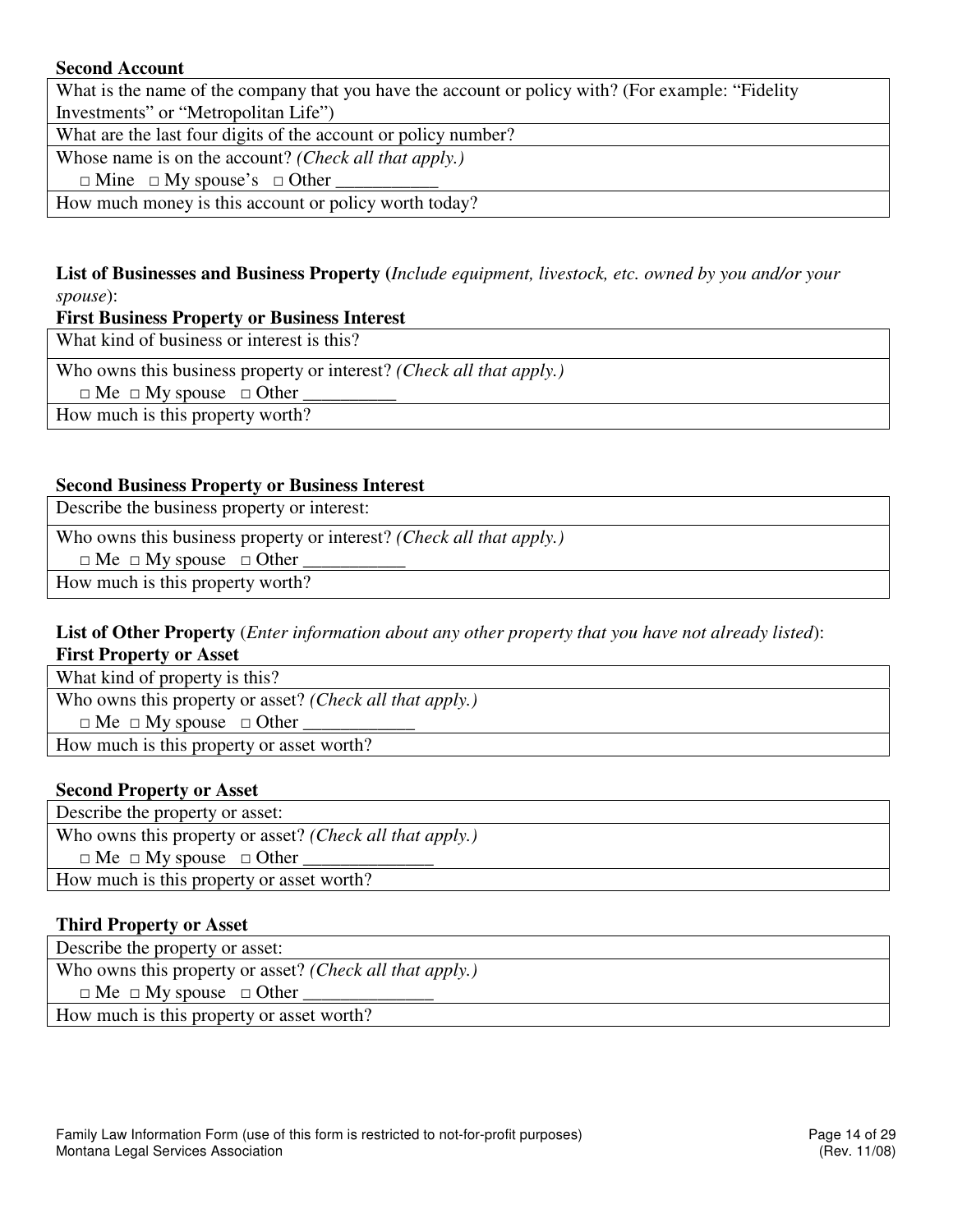**Monthly Income:** *Please list your monthly income.*

| <b>Source of Income</b>                               | <b>Amount per Month</b> |
|-------------------------------------------------------|-------------------------|
| Gross Wages, Salary, Commissions ("Gross wages" means |                         |
| the amount of money you get paid BEFORE taxes or      |                         |
| deductions are taken from your paycheck.)             |                         |
| Self Employment Earnings                              |                         |
| Rent, Interest, Dividends that you receive            |                         |
| Pension, Retirement                                   |                         |
| Child Support                                         |                         |
| Dependent's Benefits                                  |                         |
| Unemployment or Worker's Compensation                 |                         |
| Food Stamps                                           |                         |
| Public Assistance (TANF)                              |                         |
| Social Security Benefits, including SSI               |                         |
| Other Income (describe)                               |                         |

**Monthly Expenses:** *Please list your monthly expenses.*

| <b>Description of Expense</b>                                        | <b>Amount per Month</b> |
|----------------------------------------------------------------------|-------------------------|
| Retirement, $401(k)$ or Pension                                      |                         |
| Taxes                                                                |                         |
| Health Insurance (Self and child(ren))                               |                         |
| <b>Medical Expenses</b>                                              |                         |
| <b>Student Loans</b>                                                 |                         |
| Clothing                                                             |                         |
| Food and Household Supplies (Include cleaning and sanitary supplies) |                         |
| Child Care                                                           |                         |
| <b>Child Support Payments</b>                                        |                         |
| Housing (Rent or mortgage payment)                                   |                         |
| Property Insurance                                                   |                         |
| <b>Property Taxes</b>                                                |                         |
| <b>Utilities</b>                                                     |                         |
| Telephone                                                            |                         |
| Car Insurance                                                        |                         |
| Transportation                                                       |                         |
| Other Expenses:                                                      |                         |
| Other Expenses:                                                      |                         |
| Other Expenses:                                                      |                         |
| Other Expenses:                                                      |                         |

# **Wife's Former Name**

Do you want your name changed back to your maiden name or another former name? □ Yes □ No

What would you like your last name changed to? \_\_\_\_\_\_\_\_\_\_\_\_\_\_\_\_\_\_\_\_\_\_\_\_\_\_\_\_\_\_\_\_\_\_\_\_\_\_\_\_\_\_\_\_\_\_\_\_\_\_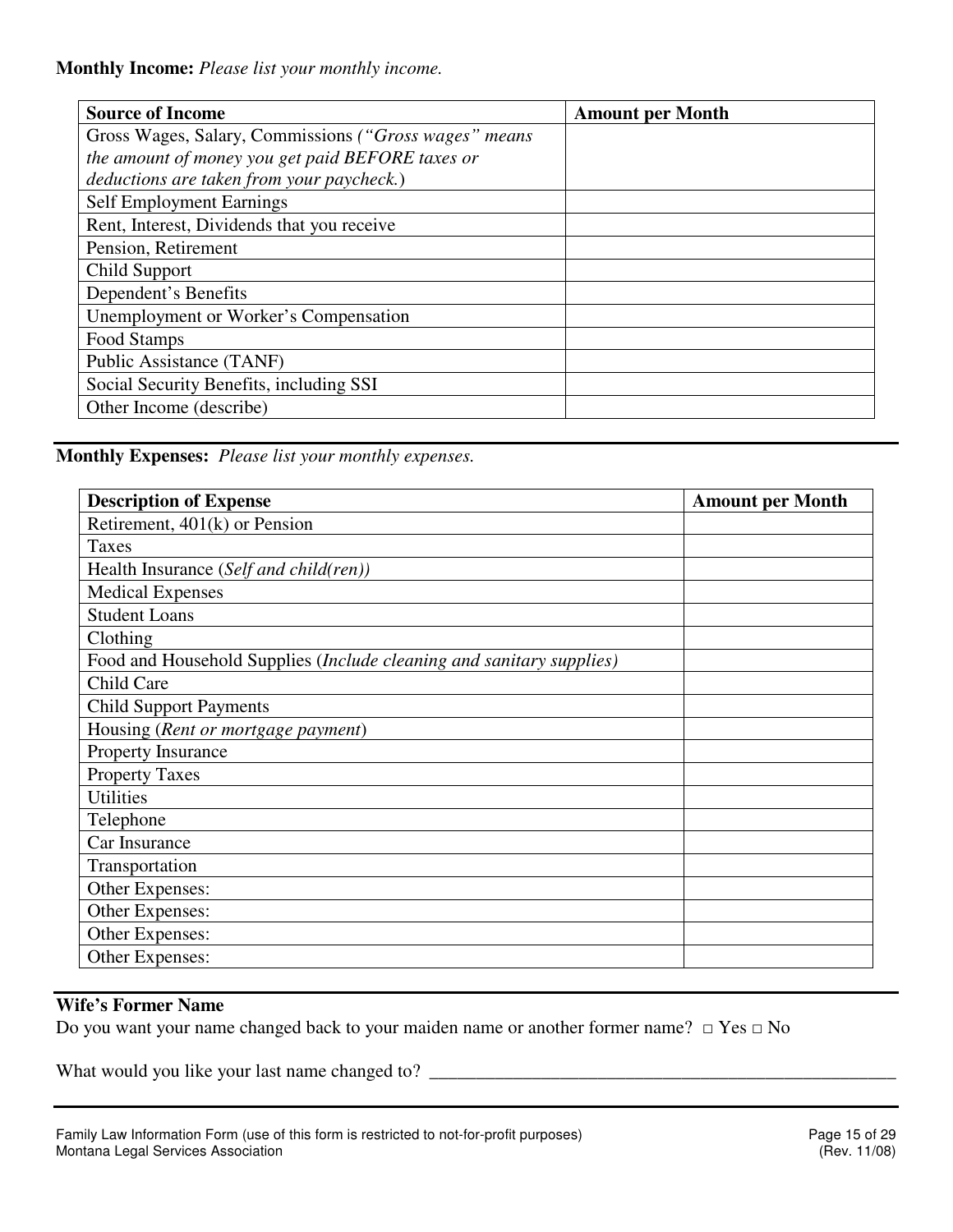#### **Children**

List **all** of your natural and adopted children of the marriage, under the age of 18. Do **not** include *stepchildren or adult children.* 

### **Child One**

| Sex: $\Box$ Male $\Box$ Female                                                                                   |                                                                                                                |
|------------------------------------------------------------------------------------------------------------------|----------------------------------------------------------------------------------------------------------------|
| <b>Child Two</b>                                                                                                 |                                                                                                                |
|                                                                                                                  |                                                                                                                |
|                                                                                                                  |                                                                                                                |
|                                                                                                                  |                                                                                                                |
| Sex: $\Box$ Male $\Box$ Female                                                                                   | Date of Birth:                                                                                                 |
| <b>Child Three</b>                                                                                               |                                                                                                                |
|                                                                                                                  | Child's First Name: _______________________ Middle Name: _______________________Last Name: ___________________ |
|                                                                                                                  |                                                                                                                |
|                                                                                                                  |                                                                                                                |
| Sex: $\Box$ Male $\Box$ Female                                                                                   |                                                                                                                |
| <b>Child Four</b>                                                                                                |                                                                                                                |
|                                                                                                                  | Child's First Name: _____________________ Middle Name: ________________________Last Name: ____________________ |
|                                                                                                                  |                                                                                                                |
|                                                                                                                  |                                                                                                                |
| Sex: $\Box$ Male $\Box$ Female                                                                                   |                                                                                                                |
| If there are more than four children of the marriage, please list additional children on another sheet of paper. |                                                                                                                |
| For each additional child include his or her name, address, sex, and birth date.                                 |                                                                                                                |

**Additional Information About Children** 

Have you been a party or a witness in another court case concerning the custody of or visitation with the child(ren)?  $\Box$  Yes  $\Box$  No

*If "Yes," when you get to the section that says Prior Custody Proceedings, please fill in information about the case or cases.* 

Do you know of one or more other proceedings that could affect this case, for example, a criminal case against one of the parents or a case with the Department of Child and Family Services?  $\Box$  Yes  $\Box$  No

*If "Yes," when you get to the section that says Prior Custody Proceedings, please fill in information about the case or cases.* 

Do you know of anyone other than you or your spouse who claims rights of custody to, or visitations with the child(ren)?  $\Box$  Yes  $\Box$ No

If yes, who?

# **Other People Child(ren) Lived With**

Has/have your child(ren) lived with someone else besides you and the other parent?

 $\Box$  Yes  $\Box$  No

*If "Yes," please list every adult your child(ren) has/have lived with in the last five years other than yourself and your spouse. For each person, list his or her current address.* 

Family Law Information Form (use of this form is restricted to not-for-profit purposes) Page 16 of 29 Montana Legal Services Association **Montana Legal Services** Association **Contact Contact Contact Contact Contact Contact Contact Contact Contact Contact Contact Contact Contact Contact Contact Contact Contact Contact Conta**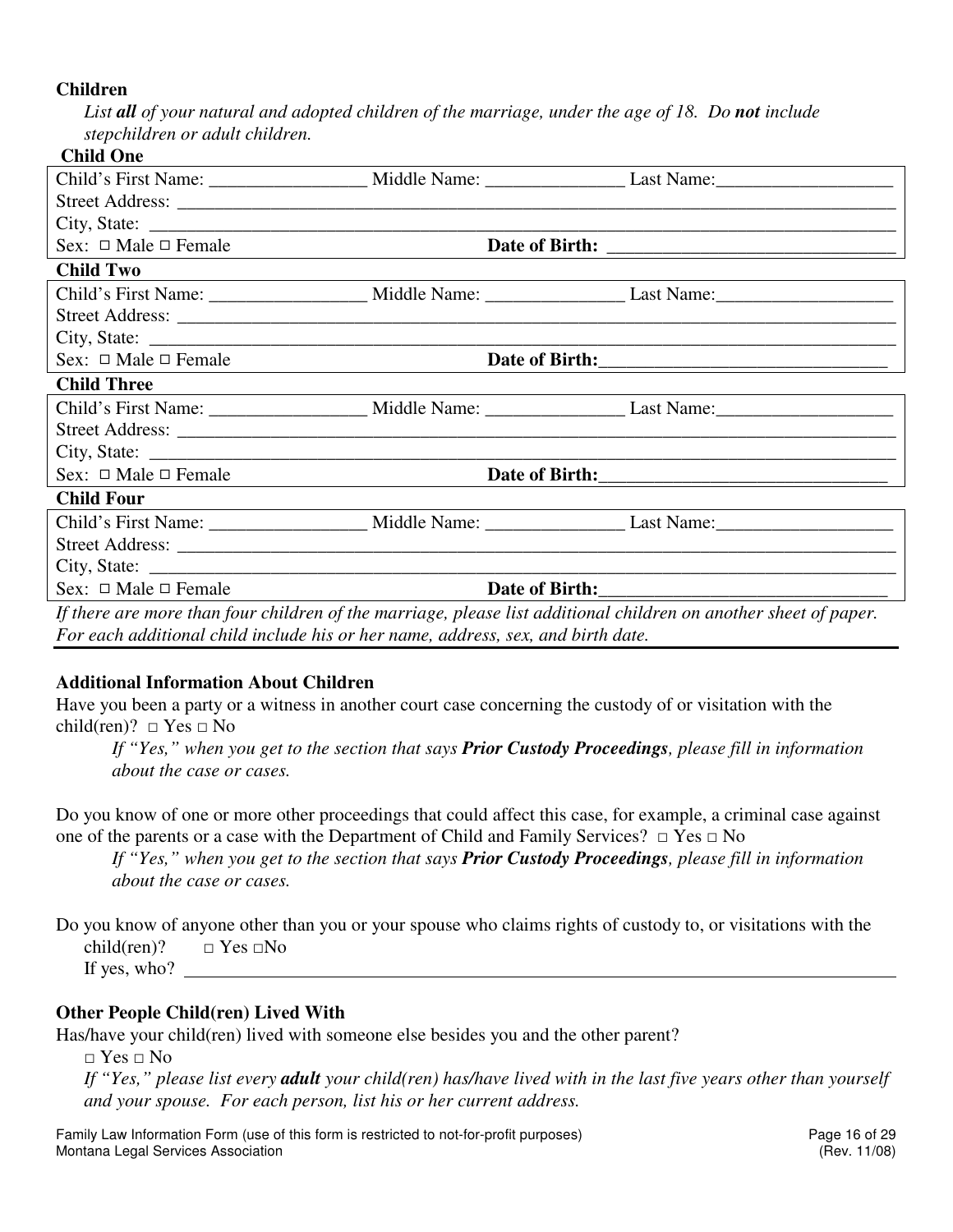| <b>Name</b> | Address<br>(street, city, state, zip code) |  |  |  |  |  |
|-------------|--------------------------------------------|--|--|--|--|--|
|             |                                            |  |  |  |  |  |
|             |                                            |  |  |  |  |  |
|             |                                            |  |  |  |  |  |
|             |                                            |  |  |  |  |  |

*Below, please list all the addresses where the child(ren) has/have lived during the past five years. First list the address where your child(ren) live now, then the address before that one, and so on. If you can't remember the exact address, please list the town and state. If you can't remember the exact dates, please include the month and/or year. Use a separate piece of paper if you need to.* **DO NOT LEAVE THIS SECTION BLANK**

| <b>Street Address:</b>                                                                                                                                                                                                                                                                                                                  |  |  |  |  |  |  |  |
|-----------------------------------------------------------------------------------------------------------------------------------------------------------------------------------------------------------------------------------------------------------------------------------------------------------------------------------------|--|--|--|--|--|--|--|
| City:<br>State:                                                                                                                                                                                                                                                                                                                         |  |  |  |  |  |  |  |
| When did the child start living at this address? (For example "May, 2001")                                                                                                                                                                                                                                                              |  |  |  |  |  |  |  |
| When did the child stop living at this address? PRESENTLY AT THIS ADDRESS                                                                                                                                                                                                                                                               |  |  |  |  |  |  |  |
| Who did the child live with at this address? (Check all that apply.)                                                                                                                                                                                                                                                                    |  |  |  |  |  |  |  |
| $\Box$ Me $\Box$ My spouse $\Box$ Other                                                                                                                                                                                                                                                                                                 |  |  |  |  |  |  |  |
|                                                                                                                                                                                                                                                                                                                                         |  |  |  |  |  |  |  |
| <b>Street Address:</b>                                                                                                                                                                                                                                                                                                                  |  |  |  |  |  |  |  |
| City:<br>State:                                                                                                                                                                                                                                                                                                                         |  |  |  |  |  |  |  |
| $\mathbf{a}$ , and a second contract the contract of the contract of the contract of the contract of the contract of the contract of the contract of the contract of the contract of the contract of the contract of the contract<br><b>XX71</b><br>$\sim$ $\sim$<br>$\bigcap_{n=1}^{\infty}$<br>$\mathbf{1}$ $\mathbf{1}$ $\mathbf{1}$ |  |  |  |  |  |  |  |

When did the child start living at this address? (For example "May, 2001")

When did the child stop living at this address?

Who did the child live with at this address? *(Check all that apply.)*

 $\Box$  Me  $\Box$  My spouse  $\Box$  Other

| <b>Street Address:</b>                                                        |  |
|-------------------------------------------------------------------------------|--|
| City:<br>State:                                                               |  |
| When did the child start living at this address? (For example "May, 2001")    |  |
| When did the child stop living at this address?                               |  |
| Who did the child live with at this address? ( <i>Check all that apply</i> .) |  |
| $\Box$ Me $\Box$ My spouse $\Box$ Other                                       |  |

| <b>Street Address:</b>                                                        |  |
|-------------------------------------------------------------------------------|--|
| City:<br>State:                                                               |  |
| When did the child start living at this address? (For example "May, 2001")    |  |
| When did the child stop living at this address?                               |  |
| Who did the child live with at this address? ( <i>Check all that apply</i> .) |  |
| $\Box$ Me $\Box$ My spouse $\Box$ Other                                       |  |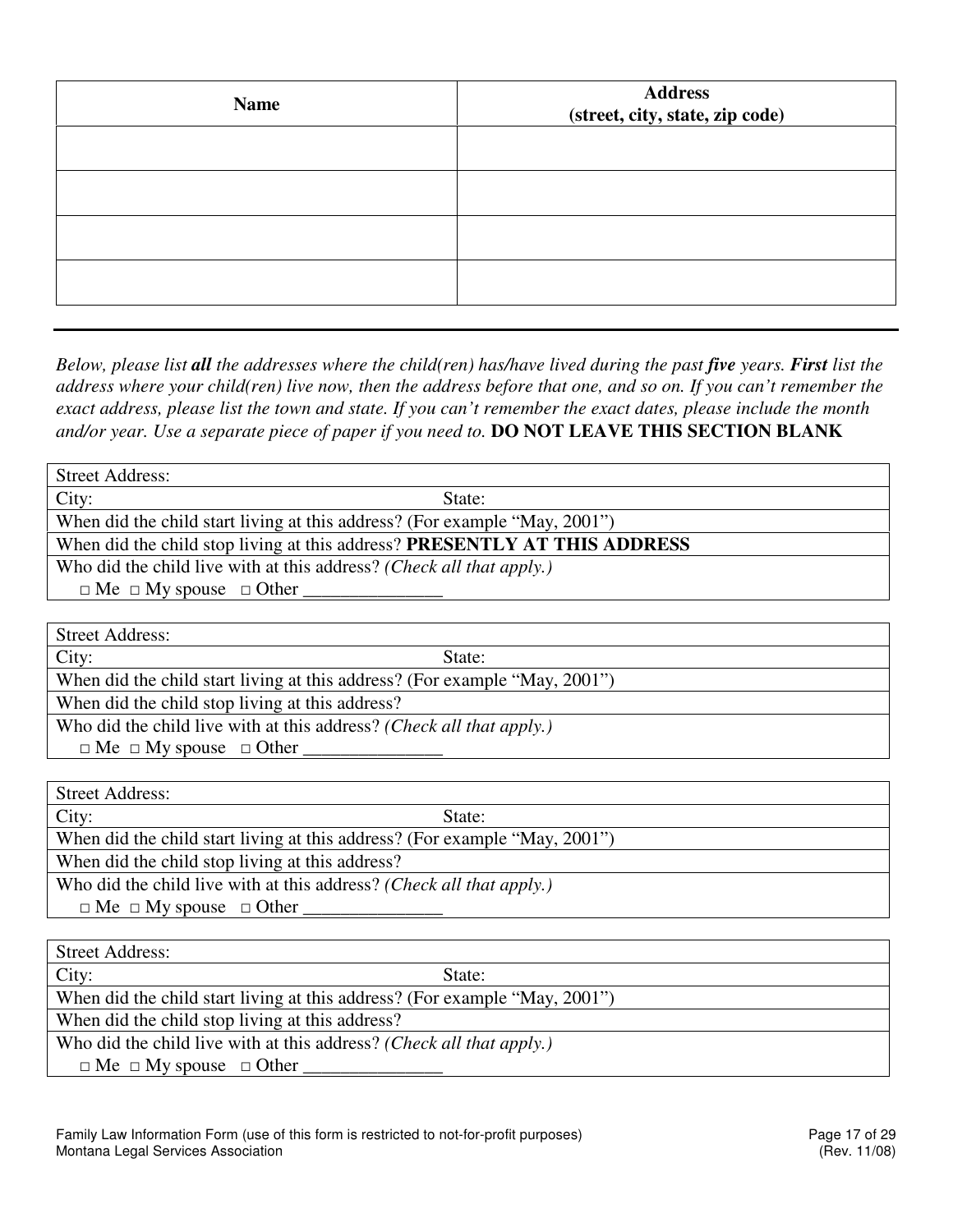Street Address:

City: State:

When did the child start living at this address? (For example "May, 2001")

When did the child stop living at this address?

Who did the child live with at this address? *(Check all that apply.)*

 $\Box$  Me  $\Box$  My spouse  $\Box$  Other

Street Address:

City: State:

When did the child start living at this address? (For example "May, 2001")

When did the child stop living at this address?

Who did the child live with at this address? *(Check all that apply.)*

 $\Box$  Me  $\Box$  My spouse  $\Box$  Other

# **Prior Custody Proceedings**

*If you are now, or have ever been, involved in another court case that was about the custody or visitation of your child(ren), please answer the following questions. If there have not been any other court cases about the custody of your child(ren) , please skip this section. If you don't know the name of the court, please fill in the city, county* 

*and state.* 

Court Name: (Example: Fourth Judicial District Court, Missoula County)

Case Number:

What day was the case decided? (Example: 5/6/2004)

What was your role in the case?

 $\Box$  Party  $\Box$  Witness  $\Box$  Other:

Court Name: (Example: Fourth Judicial District Court, Missoula County)

Case Number:

What day was the case decided? (Example: 5/6/2004)

What was your role in the case?

 $\Box$  Party  $\Box$  Witness  $\Box$  Other:

#### **Other Proceedings**

*If there are any other proceedings that could affect this case (for example, a criminal case against one of the parents or a case with the Department of Child and Family Services), please answer the following questions. If there are no other proceedings that could affect this case, please skip this section. If you don't know the name of the court, please fill in the city, county and state.* 

| Court Name: (Example: Fourth Judicial District Court, Missoula County) |  |  |  |  |
|------------------------------------------------------------------------|--|--|--|--|
| Case Number:                                                           |  |  |  |  |
| What type of case was this?                                            |  |  |  |  |
|                                                                        |  |  |  |  |

Court Name: (Example: Fourth Judicial District Court, Missoula County) Case Number: What type of case was this?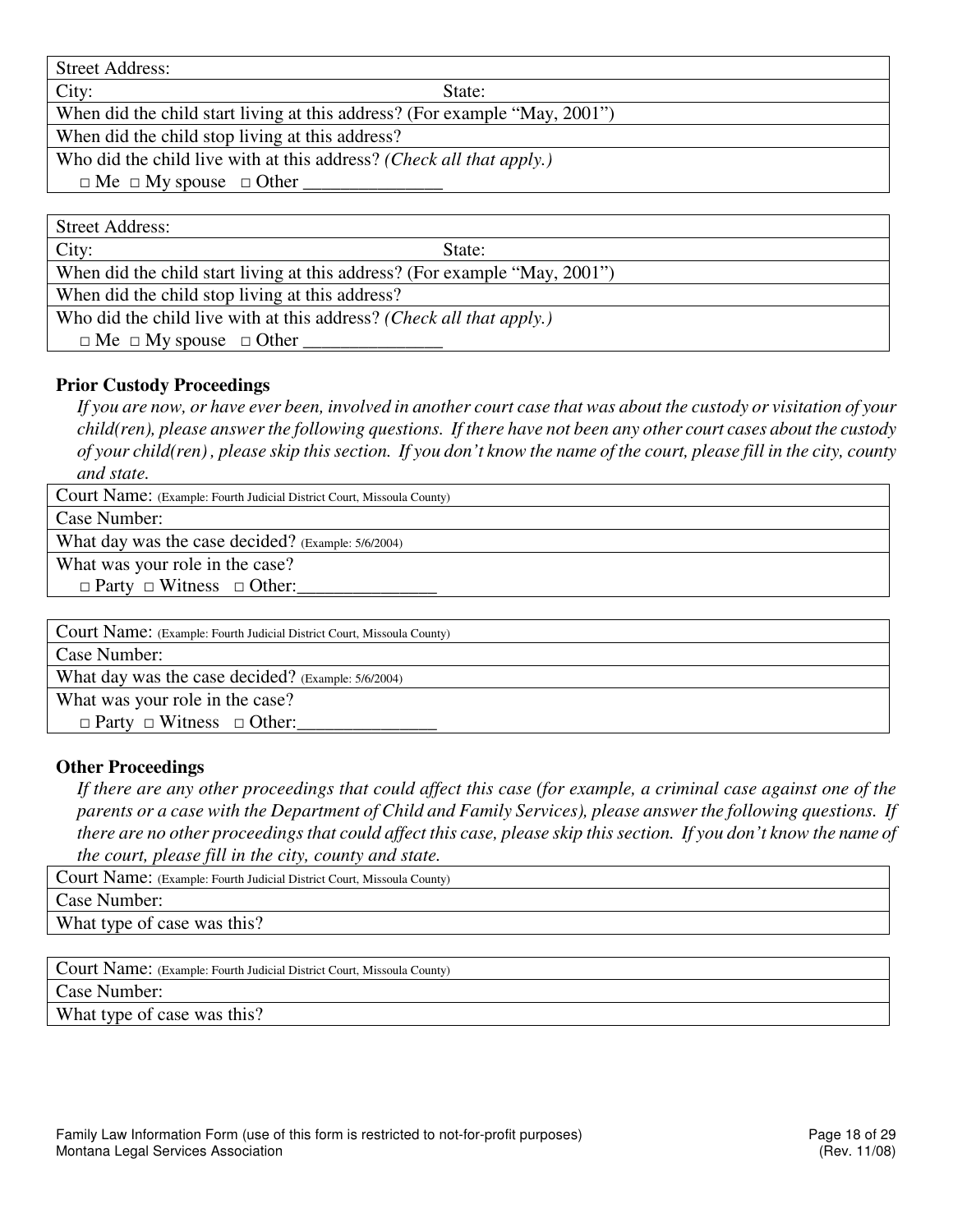# **Persons Claiming Rights**

*If anyone besides your or your spouse is claiming custody of, or visitation rights with, your child(ren),please list all of them. If no one other than you or your spouse is claiming custody or visitation rights, skip this section.* 

| <b>Last Name</b> |
|------------------|
|                  |
|                  |
|                  |
|                  |
|                  |

# **Tell Montana Child Support Enforcement Division (CSED)**

**You can not calculate child support with this web site. You should get a child support order before you use this web site. If you use this web site with out setting up child support you will need help from a lawyer. You must use specific calculations to set up child support. You can not choose the amount of child support on your own.** 

Do you receive public assistance under Temporary Assistance to Needy Families (TANF)?

 $\Box$  Yes  $\Box$  No

 Do you have an existing child support order from **Montana** Child Support Enforcement Division?  $\Box$  Yes  $\Box$  No

Is **Montana** Child Support Enforcement Division (CSED) in the process of establishing a child support order? □ Yes □ No

# **Child Support**

Who needs child support for the child(ren)?

- $\Box$  The mother needs child support from the father.
- $\Box$  The father needs child support from the mother.

How much should this parent pay per month per each child:  $\$$ 

When should child support payments begin? (month/day/year such as 5/1/2006) \_\_\_\_\_\_\_\_\_\_\_\_\_\_\_\_\_\_\_\_\_\_

Should the parent paying child support have the child support withheld from his/her income?

- $\Box$  Yes, income should be withheld immediately. Payments should be made immediately to Child Support Enforcement Division.
- $\Box$  No, child support should not be withheld from income. Payments should be made directly to the parent receiving child support.
- $\Box$  No, child support should not be withheld from income. Payments should be made to the Clerk of District Court

\_\_\_\_\_\_\_\_\_\_\_\_\_\_\_\_\_\_\_\_\_\_\_\_\_\_\_\_\_\_\_\_\_\_\_\_\_\_\_\_\_\_\_\_\_\_\_\_\_\_\_\_\_\_\_\_\_\_\_\_\_\_\_\_\_\_\_\_\_\_\_\_\_\_\_\_\_\_\_\_\_\_\_\_ \_\_\_\_\_\_\_\_\_\_\_\_\_\_\_\_\_\_\_\_\_\_\_\_\_\_\_\_\_\_\_\_\_\_\_\_\_\_\_\_\_\_\_\_\_\_\_\_\_\_\_\_\_\_\_\_\_\_\_\_\_\_\_\_\_\_\_\_\_\_\_\_\_\_\_\_\_\_\_\_\_\_\_\_

 $\Box$  Other

Why shouldn't the child support automatically be taken out of the parent's paycheck?

The child support shouldn't be taken out automatically because:

# **Medical Insurance**

Has a medical support order through Child Support Enforcement Division been set up already?

 $\Box$  Yes  $\Box$  No

Family Law Information Form (use of this form is restricted to not-for-profit purposes) Page 19 of 29 Montana Legal Services Association (Rev. 11/08)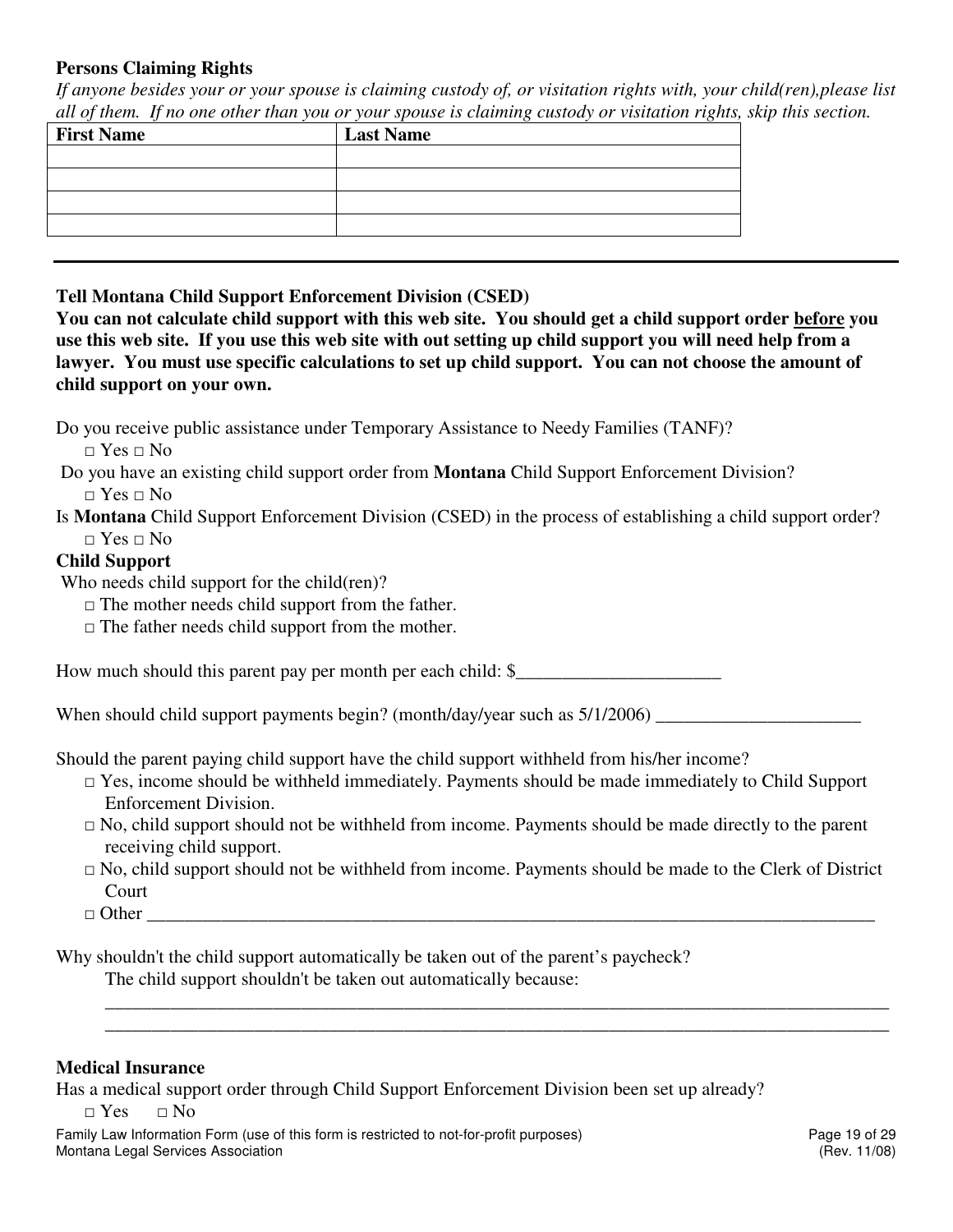| Is your child(ren) covered under Medicaid?<br>$\Box$ Yes $\Box$ No                                                                                                                                                                                                                                             |                                           |  |  |  |  |  |  |  |
|----------------------------------------------------------------------------------------------------------------------------------------------------------------------------------------------------------------------------------------------------------------------------------------------------------------|-------------------------------------------|--|--|--|--|--|--|--|
| Is your child(ren) covered by private medical insurance?<br>$\Box$ Yes $\Box$ No                                                                                                                                                                                                                               |                                           |  |  |  |  |  |  |  |
| Who provides the insurance?<br>$\Box$ Me $\Box$ The Other Parent                                                                                                                                                                                                                                               |                                           |  |  |  |  |  |  |  |
| Sometimes there are medical costs that insurance does not pay for. What percent of these medical costs should<br>you have to pay for? _____________ What percent should the other parent pay? ________                                                                                                         |                                           |  |  |  |  |  |  |  |
| <b>Parenting Schedule</b>                                                                                                                                                                                                                                                                                      |                                           |  |  |  |  |  |  |  |
| You may either fill in the information below to create a suggested residential schedule or, you can create your<br>own custom schedule by writing down the details of the residential schedule.                                                                                                                |                                           |  |  |  |  |  |  |  |
| $\Box$ I want to use the suggested schedule. (Check the boxes below)                                                                                                                                                                                                                                           |                                           |  |  |  |  |  |  |  |
| $\Box$ I want to write my own custom schedule. It is in you and your child(ren)'s best interest to be as specific as<br>possible. If your schedule is specific it will be easier to enforce.<br>This is what my child(ren)'s parenting schedule should be: (Use complete sentences)___________________________ |                                           |  |  |  |  |  |  |  |
|                                                                                                                                                                                                                                                                                                                |                                           |  |  |  |  |  |  |  |
| If you choose to write your own custom schedule, skip to the section called Transportation Arrangements.                                                                                                                                                                                                       |                                           |  |  |  |  |  |  |  |
| If you choose to use the suggested schedule below, please answer ALL of the questions below.                                                                                                                                                                                                                   |                                           |  |  |  |  |  |  |  |
| $\Box$ I want a preschool schedule.                                                                                                                                                                                                                                                                            | $\Box$ I want a summer vacation schedule. |  |  |  |  |  |  |  |
| $\Box$ I want a school schedule                                                                                                                                                                                                                                                                                | $\Box$ I want a spring vacation schedule. |  |  |  |  |  |  |  |
| $\Box$ I want a holiday and special occasion schedule.<br>$\Box$ I want a winter schedule                                                                                                                                                                                                                      |                                           |  |  |  |  |  |  |  |

- □ I want an additional vacation schedule. □ I want supervised or limited visitation schedule.
- $\Box$  I want to add another schedule.

# **Preschool Schedule**

*Please choose one of the following:* 

- □ I don't need a preschool schedule. All our child(ren) are school age. *(If you choose this option, skip to the section called School Schedule.)*
- $\Box$  One or more of our child(ren) is under school age, but I want the regular school schedule to apply no matter how old the child(ren) is/are. *(If you choose this option, skip to the section called School Schedule.)*
- $\Box$  Before the child(ren) enters school, I want the child(ren) to live with one parent most of the time and see the other parent at certain times. *(If you chose this option, please answer the following two questions.)*

Family Law Information Form (use of this form is restricted to not-for-profit purposes) Page 20 of 29<br>Montana Legal Services Association (Rev. 11/08) Montana Legal Services Association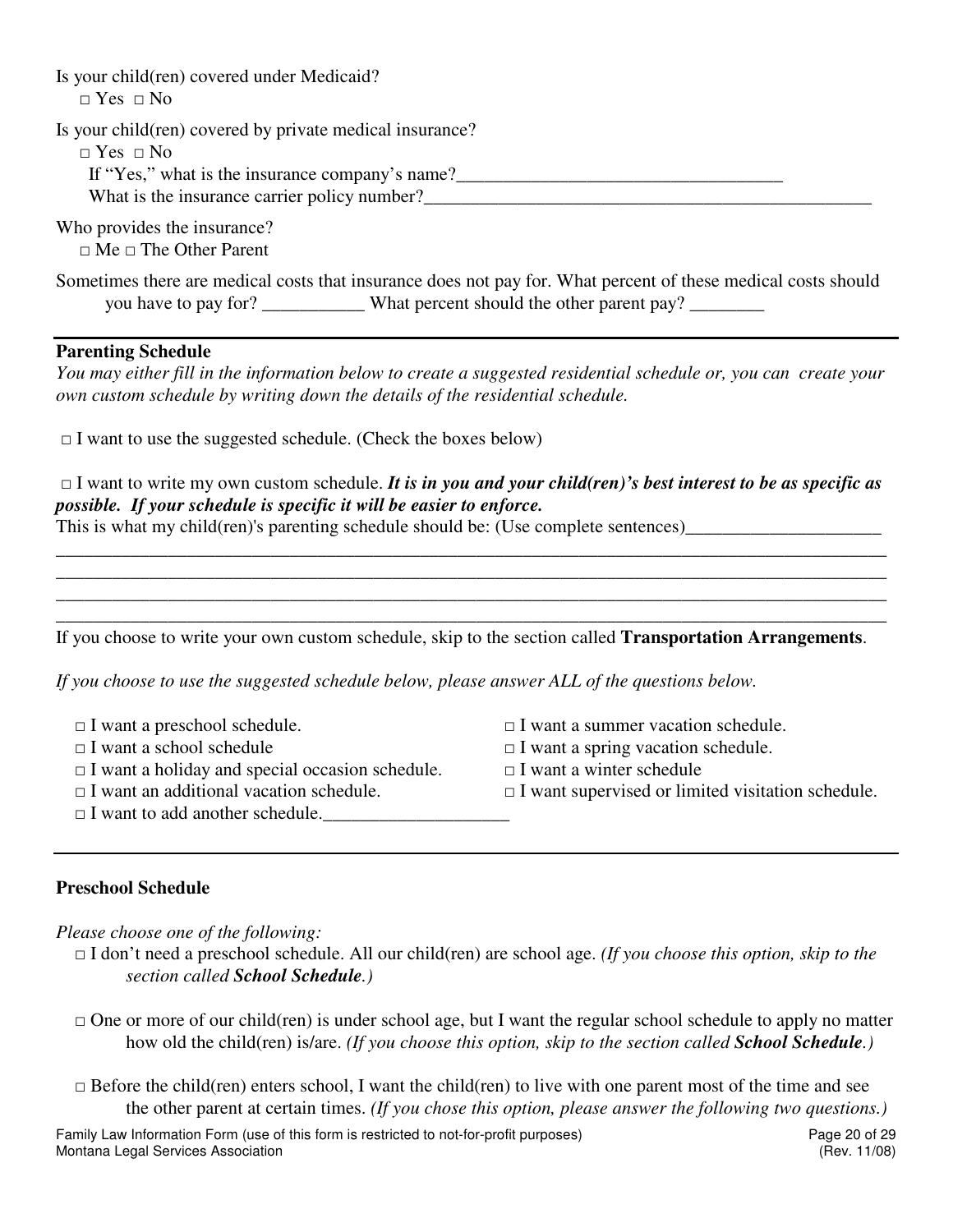Who should the child(ren) live with most of the time:  $\Box$  Me  $\Box$  The Other Parent

When should the other parent get to spend time with the child(ren)?

 $\Box$  I want to write my own preschool schedule. (Use complete sentences)

#### **School Schedule**

 $\overline{a}$  $\overline{a}$ 

*Please choose one of the following:* 

 $\Box$  I want the child(ren) to live with one parent most of the time and see the other parent at certain times. *(If you choose this option, please answer the following two questions.)* 

\_\_\_\_\_\_\_\_\_\_\_\_\_\_\_\_\_\_\_\_\_\_\_\_\_\_\_\_\_\_\_\_\_\_\_\_\_\_\_\_\_\_\_\_\_\_\_\_\_\_\_\_\_\_\_\_\_\_\_\_\_\_\_\_\_\_\_\_\_\_\_\_\_\_\_\_\_\_\_\_\_\_\_\_\_\_\_\_\_\_ \_\_\_\_\_\_\_\_\_\_\_\_\_\_\_\_\_\_\_\_\_\_\_\_\_\_\_\_\_\_\_\_\_\_\_\_\_\_\_\_\_\_\_\_\_\_\_\_\_\_\_\_\_\_\_\_\_\_\_\_\_\_\_\_\_\_\_\_\_\_\_\_\_\_\_\_\_\_\_\_\_\_\_\_\_\_\_\_\_\_ \_\_\_\_\_\_\_\_\_\_\_\_\_\_\_\_\_\_\_\_\_\_\_\_\_\_\_\_\_\_\_\_\_\_\_\_\_\_\_\_\_\_\_\_\_\_\_\_\_\_\_\_\_\_\_\_\_\_\_\_\_\_\_\_\_\_\_\_\_\_\_\_\_\_\_\_\_\_\_\_\_\_\_\_\_\_\_\_\_\_

*\_\_\_\_\_\_\_\_\_\_\_\_\_\_\_\_\_\_\_\_\_\_\_\_\_\_\_\_\_\_\_\_\_\_\_\_\_\_\_\_\_\_\_\_\_\_\_\_\_\_\_\_\_\_\_\_\_\_\_\_\_\_\_\_\_\_\_\_\_\_\_\_\_\_\_\_\_\_\_\_\_\_\_\_\_\_\_\_\_\_ \_\_\_\_\_\_\_\_\_\_\_\_\_\_\_\_\_\_\_\_\_\_\_\_\_\_\_\_\_\_\_\_\_\_\_\_\_\_\_\_\_\_\_\_\_\_\_\_\_\_\_\_\_\_\_\_\_\_\_\_\_\_\_\_\_\_\_\_\_\_\_\_\_\_\_\_\_\_\_\_\_\_\_\_\_\_\_\_\_\_*

Who should the child(ren) live with most of the time?  $\Box$  Me  $\Box$  The Other Parent

When should the other parent get to spend time with the child(ren)?

 $\Box$  I want to write my own school schedule.

Write in your parenting schedule for your school age child(ren). (Use complete sentences)

#### **Holiday / Special Occasions**

*For each of the following holidays, you can choose whether the regular residential schedule will still apply for that holiday, whether the child(ren) will be with one parent on that holiday every year, or if the parents will trade off each year by one parent taking even numbered years and the other taking odd numbered years. Please choose one for each holiday that you choose to observe.*

*\_\_\_\_\_\_\_\_\_\_\_\_\_\_\_\_\_\_\_\_\_\_\_\_\_\_\_\_\_\_\_\_\_\_\_\_\_\_\_\_\_\_\_\_\_\_\_\_\_\_\_\_\_\_\_\_\_\_\_\_\_\_\_\_\_\_\_\_\_\_\_\_\_\_\_\_\_\_\_\_\_\_\_\_\_\_\_\_\_\_ \_\_\_\_\_\_\_\_\_\_\_\_\_\_\_\_\_\_\_\_\_\_\_\_\_\_\_\_\_\_\_\_\_\_\_\_\_\_\_\_\_\_\_\_\_\_\_\_\_\_\_\_\_\_\_\_\_\_\_\_\_\_\_\_\_\_\_\_\_\_\_\_\_\_\_\_\_\_\_\_\_\_\_\_\_\_\_\_\_\_* 

| Holiday/Special<br><b>Occasion</b> | <b>With Mother</b> |  |  | <b>With Father</b> |  |                                                                 | I don't want<br>a special<br>schedule for<br>this holiday |  |
|------------------------------------|--------------------|--|--|--------------------|--|-----------------------------------------------------------------|-----------------------------------------------------------|--|
|                                    |                    |  |  |                    |  | Odd Years Even Years Every Year Odd Years Even Years Every year |                                                           |  |
| New Year's Day                     |                    |  |  |                    |  |                                                                 |                                                           |  |
| Martin Luther King Day             |                    |  |  |                    |  |                                                                 |                                                           |  |
| Presidents' Day                    |                    |  |  |                    |  |                                                                 |                                                           |  |
| Easter                             |                    |  |  |                    |  |                                                                 |                                                           |  |
| Mother's Day                       |                    |  |  |                    |  |                                                                 |                                                           |  |
| <b>Memorial Day</b>                |                    |  |  |                    |  |                                                                 |                                                           |  |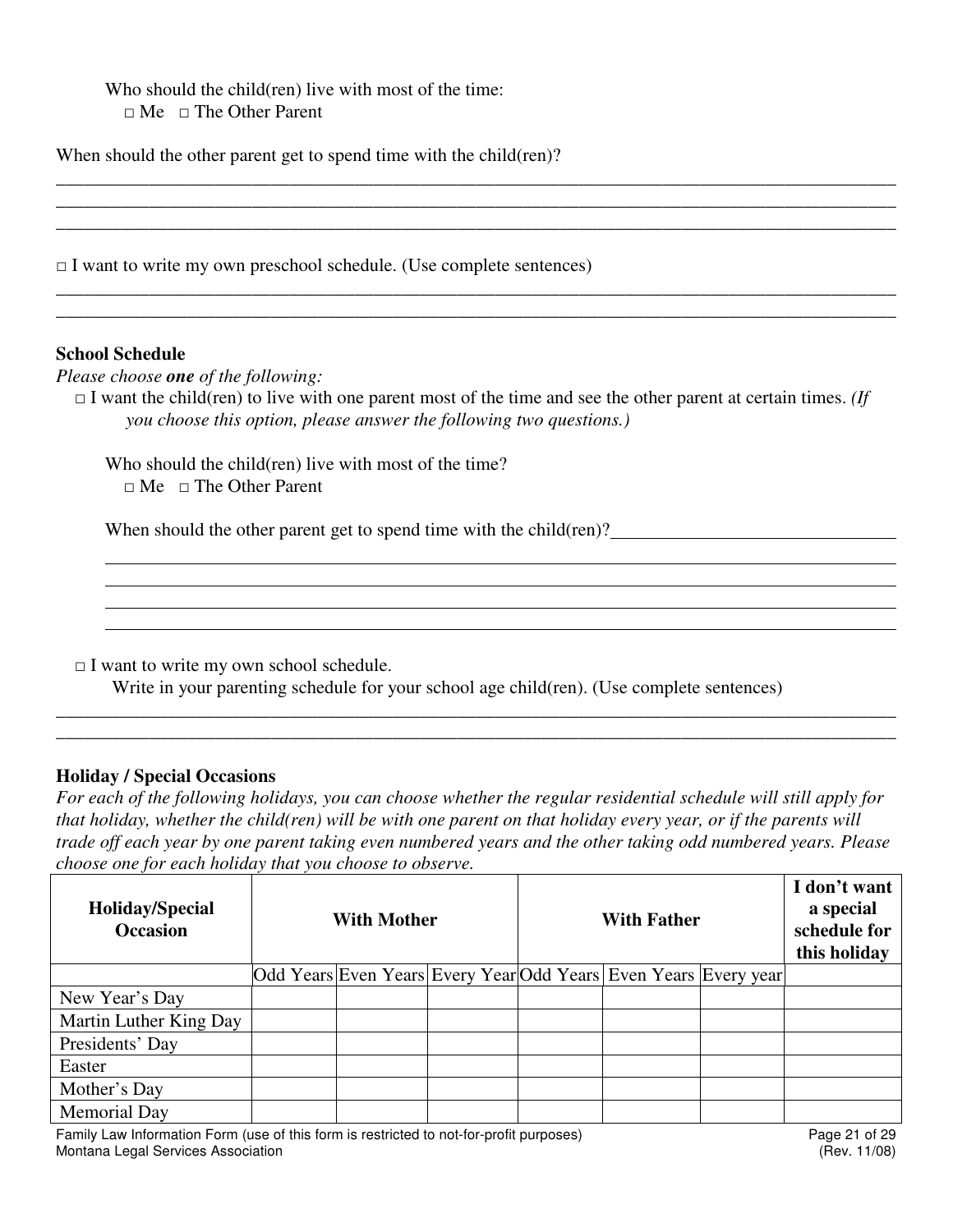| <b>Holiday/Special</b><br><b>Occasion</b> | <b>With Mother</b> |  |  | <b>With Father</b> | I don't want<br>a special<br>schedule for<br>this holiday       |  |  |
|-------------------------------------------|--------------------|--|--|--------------------|-----------------------------------------------------------------|--|--|
|                                           |                    |  |  |                    | Odd Years Even Years Every Year Odd Years Even Years Every year |  |  |
| Father's Day                              |                    |  |  |                    |                                                                 |  |  |
| July $4^{\overline{\text{th}}}$           |                    |  |  |                    |                                                                 |  |  |
| Labor Day                                 |                    |  |  |                    |                                                                 |  |  |
| Halloween                                 |                    |  |  |                    |                                                                 |  |  |
| Veterans' Day                             |                    |  |  |                    |                                                                 |  |  |
| Thanksgiving                              |                    |  |  |                    |                                                                 |  |  |
| Christmas Eve                             |                    |  |  |                    |                                                                 |  |  |
| Christmas Day                             |                    |  |  |                    |                                                                 |  |  |
| Mother's Birthday                         |                    |  |  |                    |                                                                 |  |  |
| Father's Birthday                         |                    |  |  |                    |                                                                 |  |  |

# **Do you want to add any additional holidays or special occasions? If so, please list:**

| Name of<br>additional holiday<br>or special occasion | <b>With Mother</b>                                                  |  |  | <b>With Father</b> |  |  | I don't want a<br>special<br>schedule for<br>this holiday |
|------------------------------------------------------|---------------------------------------------------------------------|--|--|--------------------|--|--|-----------------------------------------------------------|
|                                                      | Odd Years Even Years Every Year Odd Years   Even Years   Every year |  |  |                    |  |  |                                                           |
|                                                      |                                                                     |  |  |                    |  |  |                                                           |
|                                                      |                                                                     |  |  |                    |  |  |                                                           |

# **Birthday Schedule**

*Choose whom the child(ren) should spend birthdays with.* 

| Children's<br><b>Birthdays</b> | <b>With Mother</b> |  |  | <b>With Father</b>                                              |  | I don't want a<br>special schedule<br>for this holiday |
|--------------------------------|--------------------|--|--|-----------------------------------------------------------------|--|--------------------------------------------------------|
| <b>Child's Name</b>            |                    |  |  | Odd Years Even Years Every Year Odd Years Even Years Every year |  |                                                        |
|                                |                    |  |  |                                                                 |  |                                                        |
|                                |                    |  |  |                                                                 |  |                                                        |
|                                |                    |  |  |                                                                 |  |                                                        |
|                                |                    |  |  |                                                                 |  |                                                        |
|                                |                    |  |  |                                                                 |  |                                                        |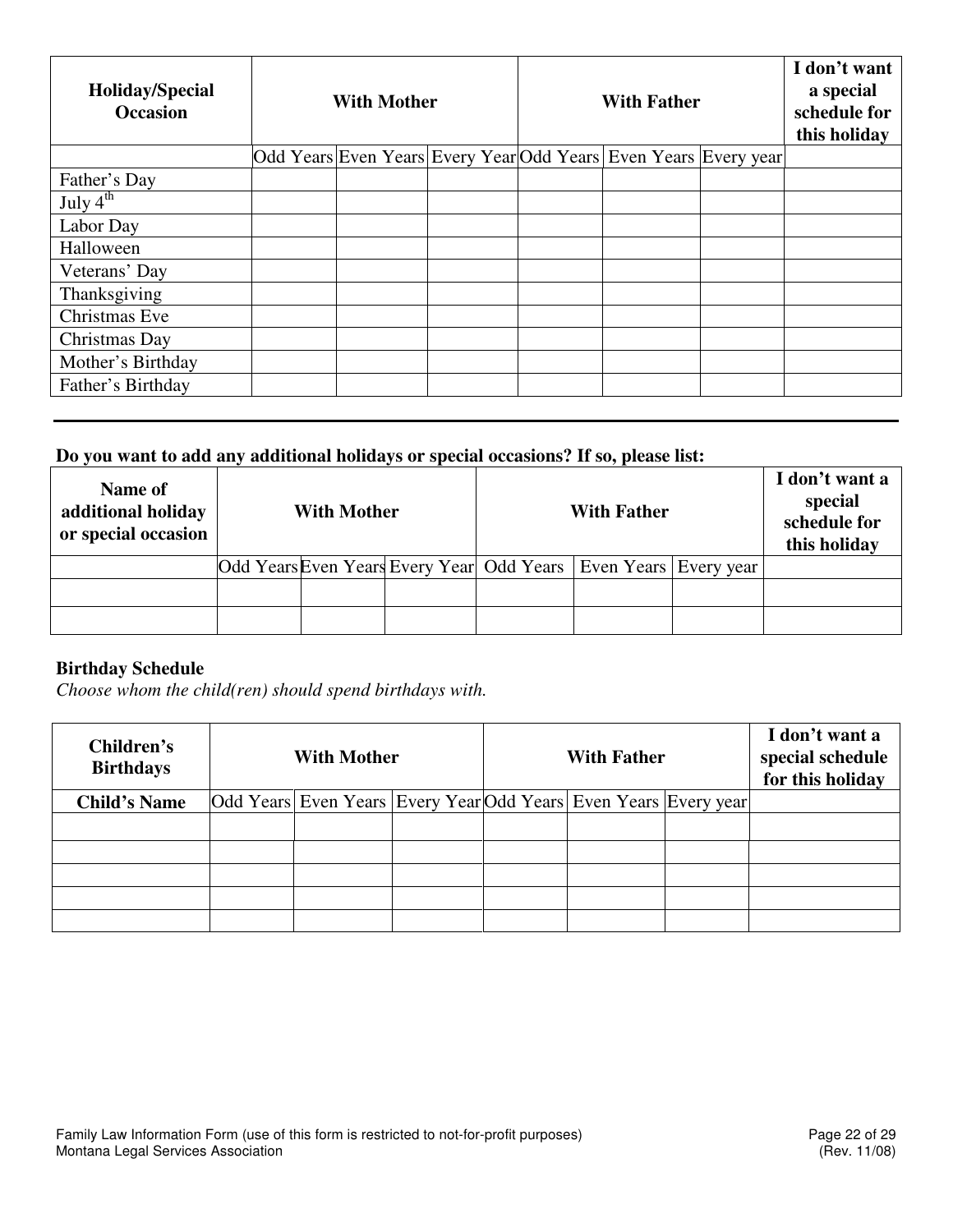Do you want specific beginning time and ending time for holidays or special occasions?

□ Yes□ No

If you answered "Yes," please put the beginning and ending times for each holiday you are observing below. If you answered "No," skip this section and go to the next one.

| <b>Holiday/Special</b><br><b>Occasion</b> | <b>Begin Time</b> | <b>End Time</b> |
|-------------------------------------------|-------------------|-----------------|
| New Year's Day                            |                   |                 |
| Martin Luther King Day                    |                   |                 |
| Presidents' Day                           |                   |                 |
| Easter                                    |                   |                 |
| Mother's Day                              |                   |                 |
| <b>Memorial Day</b>                       |                   |                 |
| Father's Day                              |                   |                 |
| July $4^{th}$                             |                   |                 |
| Labor Day                                 |                   |                 |
| Halloween                                 |                   |                 |
| Veterans' Day                             |                   |                 |
| Thanksgiving                              |                   |                 |
| Christmas Eve                             |                   |                 |
| Christmas Day                             |                   |                 |
| Mother's Birthday                         |                   |                 |
| Father's Birthday                         |                   |                 |
| Child's Birthday:                         |                   |                 |
| Child's Birthday:                         |                   |                 |
| Child's Birthday:                         |                   |                 |

# **Do you want the holidays that are on Friday or Monday and are traditionally considered three-day holidays to include Saturday and Sunday immediately before or following the holiday?**

□ Yes. I want Saturday and Sunday included.

□ No. I don't want Saturday and Sunday included.

# **Should the child's attendance at school take priority over the holiday and special occasion schedule?**  □ Yes□ No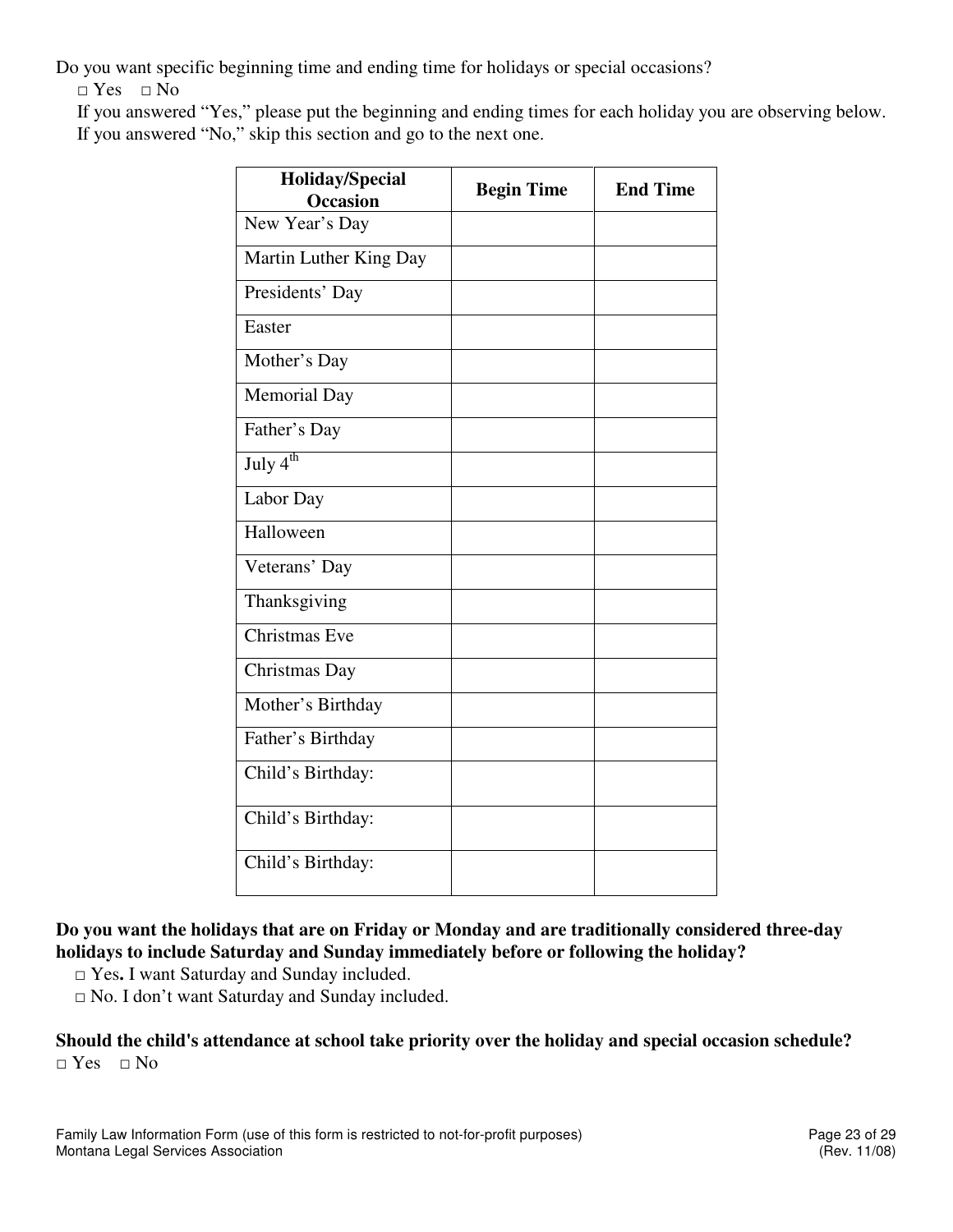## **Vacation Schedule**

| additional parenting time with the child (ren) over the winter vacation: | The parent exercising parenting time with the child(ren) on Christmas Eve shall have the following                                                                             |
|--------------------------------------------------------------------------|--------------------------------------------------------------------------------------------------------------------------------------------------------------------------------|
|                                                                          |                                                                                                                                                                                |
|                                                                          |                                                                                                                                                                                |
|                                                                          | The parent exercising parenting time with the child (ren) on Christmas Day shall have the following<br>additional parenting time with the child(ren) over the winter vacation: |

#### **Summer Vacation**

 $\Box$  No summer vacation schedule shall apply. The school year or preschool schedule shall apply. *If you choose this option, skip to Spring Vacation box below.* 

 $\Box$  I want the child(ren) to live with one parent most of the time and see the other parent at certain times during the summer vacation. *If you choose this option, please answer the following two questions.* 

\_\_\_\_\_\_\_\_\_\_\_\_\_\_\_\_\_\_\_\_\_\_\_\_\_\_\_\_\_\_\_\_\_\_\_\_\_\_\_\_\_\_\_\_\_\_\_\_\_\_\_\_\_\_\_\_\_\_\_\_\_\_\_\_\_\_\_\_\_\_\_\_\_\_\_\_\_\_\_\_\_\_\_\_\_\_ \_\_\_\_\_\_\_\_\_\_\_\_\_\_\_\_\_\_\_\_\_\_\_\_\_\_\_\_\_\_\_\_\_\_\_\_\_\_\_\_\_\_\_\_\_\_\_\_\_\_\_\_\_\_\_\_\_\_\_\_\_\_\_\_\_\_\_\_\_\_\_\_\_\_\_\_\_\_\_\_\_\_\_\_\_\_

During summer vacation, the child(ren) shall reside primarily with:  $\Box$  Me  $\Box$  The Other Parent

During the summer, the child(ren) shall be with the other parent the following days and times:

\_\_\_\_\_\_\_\_\_\_\_\_\_\_\_\_\_\_\_\_\_\_\_\_\_\_\_\_\_\_\_\_\_\_\_\_\_\_\_\_\_\_\_\_\_\_\_\_\_\_\_\_\_\_\_\_\_\_\_\_\_\_\_\_\_\_\_\_\_\_\_\_\_\_\_\_\_\_\_\_\_\_\_ \_\_\_\_\_\_\_\_\_\_\_\_\_\_\_\_\_\_\_\_\_\_\_\_\_\_\_\_\_\_\_\_\_\_\_\_\_\_\_\_\_\_\_\_\_\_\_\_\_\_\_\_\_\_\_\_\_\_\_\_\_\_\_\_\_\_\_\_\_\_\_\_\_\_\_\_\_\_\_\_\_\_\_

 $\Box$  I want to write my own summer vacation schedule. Write in your summer vacation schedule. (Use complete sentences.)

\_\_\_\_\_\_\_\_\_\_\_\_\_\_\_\_\_\_\_\_\_\_\_\_\_\_\_\_\_\_\_\_\_\_\_\_\_\_\_\_\_\_\_\_\_\_\_\_\_\_\_\_\_\_\_\_\_\_\_\_\_\_\_\_\_\_\_\_\_\_\_\_\_\_\_\_\_\_\_\_\_\_\_\_\_\_ \_\_\_\_\_\_\_\_\_\_\_\_\_\_\_\_\_\_\_\_\_\_\_\_\_\_\_\_\_\_\_\_\_\_\_\_\_\_\_\_\_\_\_\_\_\_\_\_\_\_\_\_\_\_\_\_\_\_\_\_\_\_\_\_\_\_\_\_\_\_\_\_\_\_\_\_\_\_\_\_\_\_\_\_\_\_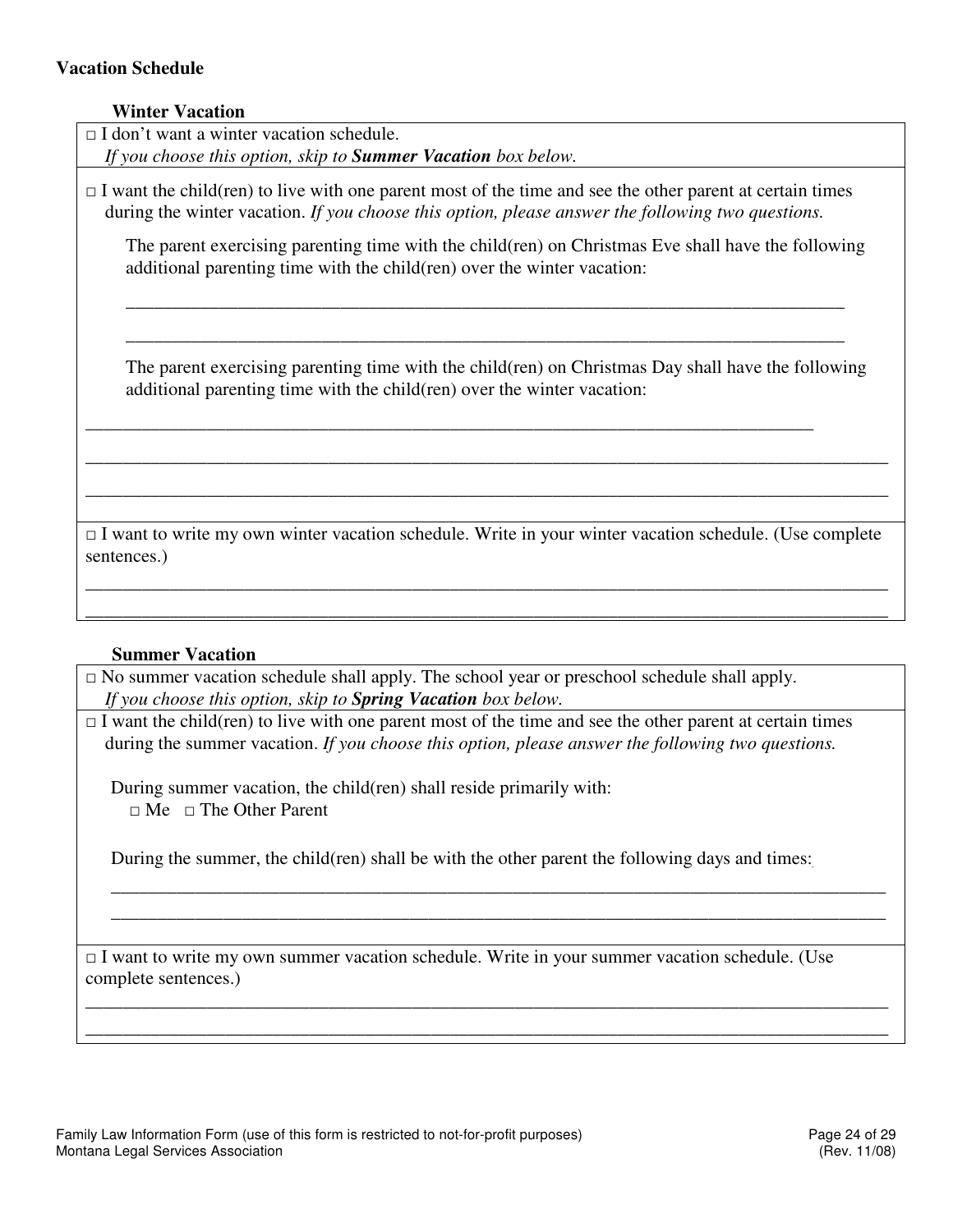# **Spring Vacation**

- $\Box$  I don't want a spring vacation schedule. The school year or preschool schedule shall apply. *If you choose this option, skip to Other Vacations box below.*
- $\Box$  I want the child(ren) to live with one parent most of the time and see the other parent at certain times during the spring break vacation. *If you choose this option, please answer the following two questions.*

During spring vacation, the child(ren) shall reside primarily with:  $\Box$  Me  $\Box$  The Other Parent

During the spring break, the child(ren) shall be with the other parent the following days and times:

\_\_\_\_\_\_\_\_\_\_\_\_\_\_\_\_\_\_\_\_\_\_\_\_\_\_\_\_\_\_\_\_\_\_\_\_\_\_\_\_\_\_\_\_\_\_\_\_\_\_\_\_\_\_\_\_\_\_\_\_\_\_\_\_\_\_\_\_\_\_\_\_\_\_\_\_ \_\_\_\_\_\_\_\_\_\_\_\_\_\_\_\_\_\_\_\_\_\_\_\_\_\_\_\_\_\_\_\_\_\_\_\_\_\_\_\_\_\_\_\_\_\_\_\_\_\_\_\_\_\_\_\_\_\_\_\_\_\_\_\_\_\_\_\_\_\_\_\_\_\_\_\_

 $\Box$  I want to write my own spring vacation schedule. Write in your summer vacation schedule. (Use complete sentences.)

\_\_\_\_\_\_\_\_\_\_\_\_\_\_\_\_\_\_\_\_\_\_\_\_\_\_\_\_\_\_\_\_\_\_\_\_\_\_\_\_\_\_\_\_\_\_\_\_\_\_\_\_\_\_\_\_\_\_\_\_\_\_\_\_\_\_\_\_\_\_\_\_\_\_\_\_\_\_\_\_\_\_\_\_\_\_

\_\_\_\_\_\_\_\_\_\_\_\_\_\_\_\_\_\_\_\_\_\_\_\_\_\_\_\_\_\_\_\_\_\_\_\_\_\_\_\_\_\_\_\_\_\_\_\_\_\_\_\_\_\_\_\_\_\_\_\_\_\_\_\_\_\_\_\_\_\_\_\_\_\_\_\_\_\_\_\_\_\_\_\_\_\_ \_\_\_\_\_\_\_\_\_\_\_\_\_\_\_\_\_\_\_\_\_\_\_\_\_\_\_\_\_\_\_\_\_\_\_\_\_\_\_\_\_\_\_\_\_\_\_\_\_\_\_\_\_\_\_\_\_\_\_\_\_\_\_\_\_\_\_\_\_\_\_\_\_\_\_\_\_\_\_\_\_\_\_\_\_\_ \_\_\_\_\_\_\_\_\_\_\_\_\_\_\_\_\_\_\_\_\_\_\_\_\_\_\_\_\_\_\_\_\_\_\_\_\_\_\_\_\_\_\_\_\_\_\_\_\_\_\_\_\_\_\_\_\_\_\_\_\_\_\_\_\_\_\_\_\_\_\_\_\_\_\_\_\_\_\_\_\_\_\_\_\_\_

# **Other Vacations**

Write in any other vacation schedule. Use complete sentences. (*If none, leave blank.)*:

#### **Priority of Schedules**

If the Residential Schedule results in a conflict where the child(ren) is/are scheduled to be with both parents at the same time, the conflict shall be resolved by priority being as follows, with 1 being the highest priority:

- $\Box$  Priority of the holiday and special occasion schedule.
- $\Box$  Priority of the winter, spring and summer vacation schedule
- □ Priority of preschool and school schedule.

# **Supervised Visitation**

*If you feel that visitation with the other parent should be supervised or limited, please indicate which parent should have supervised or limited visitation by checking one of the boxes below. If you don't feel that supervised or limited visitation is necessary, please skip this section and go on to the section called Transportation Arrangements.* 

Whose parenting time shall be supervised or limited? □ Mother □ Father

*In most cases, the court will assume it best for the child(ren) if they have frequent contact with both parents. If you are asking that the other parent's visitation be supervised or limited, you will need to explain to the Court why it is needed to protect the children.* 

\_\_\_\_\_\_\_\_\_\_\_\_\_\_\_\_\_\_\_\_\_\_\_\_\_\_\_\_\_\_\_\_\_\_\_\_\_\_\_\_\_\_\_\_\_\_\_\_\_\_\_\_\_\_\_\_\_\_\_\_\_\_\_\_\_\_\_\_\_\_\_\_\_\_\_\_\_\_\_\_\_\_\_\_\_\_\_\_\_\_

I want supervised visitations because of the following behavior: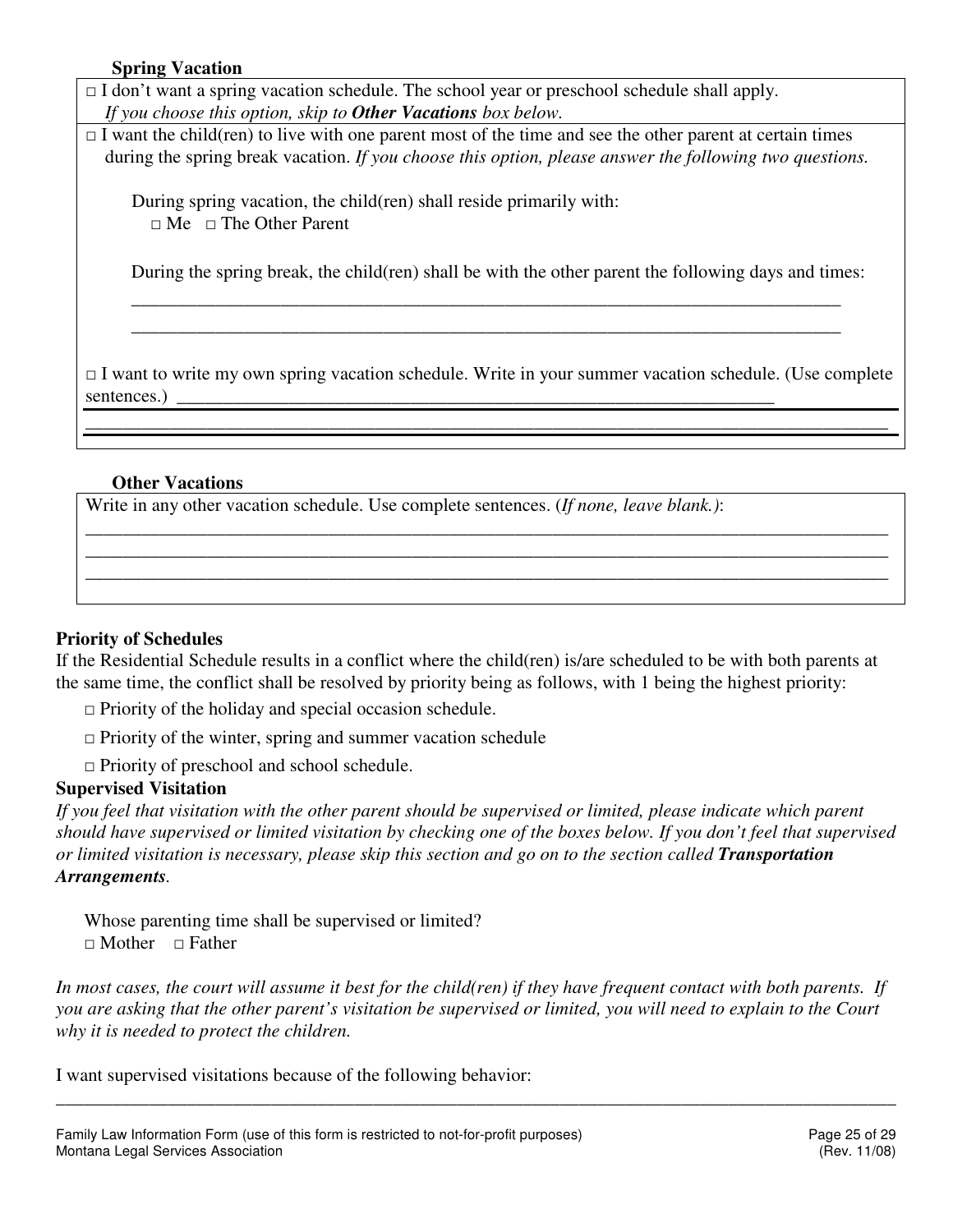When should supervised visits occur?

| (For example, "The first and third Sunday of each month from 11:00 am to 2:00 pm.") |  |
|-------------------------------------------------------------------------------------|--|
|-------------------------------------------------------------------------------------|--|

The supervised visit shall take place at the following location: \_\_\_\_\_\_\_\_\_\_\_\_\_\_\_\_\_\_\_\_\_\_\_\_\_\_\_\_\_\_\_\_\_\_\_\_\_\_\_\_

The supervisor for the supervised visits shall be the following:

Which parent shall be responsible for the costs of the supervised visits?

□ Father shall pay all costs

 $\Box$  Mother shall pay all costs

 $\Box$  Parents shall equally split all costs

If the supervised parent has completed all recommendation by the evaluator, less restricted visitation will be allowed after how many months of supervised visit? \_\_\_\_\_\_\_\_\_\_\_\_\_\_\_\_\_\_\_\_\_\_\_\_\_\_\_\_\_\_

**\_\_\_\_\_\_\_\_\_\_\_\_\_\_\_\_\_\_\_\_\_\_\_\_\_\_\_\_\_\_\_\_\_\_\_\_\_\_\_\_\_\_\_\_\_\_\_\_\_\_\_\_\_\_\_\_\_\_\_\_\_\_\_\_\_\_\_\_\_\_\_\_\_\_\_\_\_\_\_\_\_\_\_\_\_\_\_\_\_\_ \_\_\_\_\_\_\_\_\_\_\_\_\_\_\_\_\_\_\_\_\_\_\_\_\_\_\_\_\_\_\_\_\_\_\_\_\_\_\_\_\_\_\_\_\_\_\_\_\_\_\_\_\_\_\_\_\_\_\_\_\_\_\_\_\_\_\_\_\_\_\_\_\_\_\_\_\_\_\_\_\_\_\_\_\_\_\_\_\_\_** 

\_\_\_\_\_\_\_\_\_\_\_\_\_\_\_\_\_\_\_\_\_\_\_\_\_\_\_\_\_\_\_\_\_\_\_\_\_\_\_\_\_\_\_\_\_\_\_\_\_\_\_\_\_\_\_\_\_\_\_\_\_\_\_\_\_\_\_\_\_\_\_\_\_\_\_\_\_\_\_\_\_\_\_\_\_\_\_\_\_\_ \_\_\_\_\_\_\_\_\_\_\_\_\_\_\_\_\_\_\_\_\_\_\_\_\_\_\_\_\_\_\_\_\_\_\_\_\_\_\_\_\_\_\_\_\_\_\_\_\_\_\_\_\_\_\_\_\_\_\_\_\_\_\_\_\_\_\_\_\_\_\_\_\_\_\_\_\_\_\_\_\_\_\_\_\_\_\_\_\_\_ \_\_\_\_\_\_\_\_\_\_\_\_\_\_\_\_\_\_\_\_\_\_\_\_\_\_\_\_\_\_\_\_\_\_\_\_\_\_\_\_\_\_\_\_\_\_\_\_\_\_\_\_\_\_\_\_\_\_\_\_\_\_\_\_\_\_\_\_\_\_\_\_\_\_\_\_\_\_\_\_\_\_\_\_\_\_\_\_\_\_

\_\_\_\_\_\_\_\_\_\_\_\_\_\_\_\_\_\_\_\_\_\_\_\_\_\_\_\_\_\_\_\_\_\_\_\_\_\_\_\_\_\_\_\_\_\_\_\_\_\_\_\_\_\_\_\_\_\_\_\_\_\_\_\_\_\_\_\_\_\_\_\_\_\_\_\_\_\_\_\_\_\_\_\_\_\_\_\_\_\_ \_\_\_\_\_\_\_\_\_\_\_\_\_\_\_\_\_\_\_\_\_\_\_\_\_\_\_\_\_\_\_\_\_\_\_\_\_\_\_\_\_\_\_\_\_\_\_\_\_\_\_\_\_\_\_\_\_\_\_\_\_\_\_\_\_\_\_\_\_\_\_\_\_\_\_\_\_\_\_\_\_\_\_\_\_\_\_\_\_\_

\_\_\_\_\_\_\_\_\_\_\_\_\_\_\_\_\_\_\_\_\_\_\_\_\_\_\_\_\_\_\_\_\_\_\_\_\_\_\_\_\_\_\_\_\_\_\_\_\_\_\_\_\_\_\_\_\_\_\_\_\_\_\_\_\_\_\_\_\_\_\_\_\_\_\_\_\_\_\_\_\_\_\_\_\_\_\_\_\_\_ \_\_\_\_\_\_\_\_\_\_\_\_\_\_\_\_\_\_\_\_\_\_\_\_\_\_\_\_\_\_\_\_\_\_\_\_\_\_\_\_\_\_\_\_\_\_\_\_\_\_\_\_\_\_\_\_\_\_\_\_\_\_\_\_\_\_\_\_\_\_\_\_\_\_\_\_\_\_\_\_\_\_\_\_\_\_\_\_\_\_

\_\_\_\_\_\_\_\_\_\_\_\_\_\_\_\_\_\_\_\_\_\_\_\_\_\_\_\_\_\_\_\_\_\_\_\_\_\_\_\_\_\_\_\_\_\_\_\_\_\_\_\_\_\_\_\_\_\_\_\_\_\_\_\_\_\_\_\_\_\_\_\_\_\_\_\_\_\_\_\_\_\_\_\_\_\_\_\_\_\_ \_\_\_\_\_\_\_\_\_\_\_\_\_\_\_\_\_\_\_\_\_\_\_\_\_\_\_\_\_\_\_\_\_\_\_\_\_\_\_\_\_\_\_\_\_\_\_\_\_\_\_\_\_\_\_\_\_\_\_\_\_\_\_\_\_\_\_\_\_\_\_\_\_\_\_\_\_\_\_\_\_\_\_\_\_\_\_\_\_\_

\_\_\_\_\_\_\_\_\_\_\_\_\_\_\_\_\_\_\_\_\_\_\_\_\_\_\_\_\_\_\_\_\_\_\_\_\_\_\_\_\_\_\_\_\_\_\_\_\_\_\_\_\_\_\_\_\_\_\_\_\_\_\_\_\_\_\_\_\_\_\_\_\_\_\_\_\_\_\_\_\_\_\_\_\_\_\_\_\_\_ \_\_\_\_\_\_\_\_\_\_\_\_\_\_\_\_\_\_\_\_\_\_\_\_\_\_\_\_\_\_\_\_\_\_\_\_\_\_\_\_\_\_\_\_\_\_\_\_\_\_\_\_\_\_\_\_\_\_\_\_\_\_\_\_\_\_\_\_\_\_\_\_\_\_\_\_\_\_\_\_\_\_\_\_\_\_\_\_\_\_ \_\_\_\_\_\_\_\_\_\_\_\_\_\_\_\_\_\_\_\_\_\_\_\_\_\_\_\_\_\_\_\_\_\_\_\_\_\_\_\_\_\_\_\_\_\_\_\_\_\_\_\_\_\_\_\_\_\_\_\_\_\_\_\_\_\_\_\_\_\_\_\_\_\_\_\_\_\_\_\_\_\_\_\_\_\_\_\_\_\_

\_\_\_\_\_\_\_\_\_\_\_\_\_\_\_\_\_\_\_\_\_\_\_\_\_\_\_\_\_\_\_\_\_\_\_\_\_\_\_\_\_\_\_\_\_\_\_\_\_\_\_\_\_\_\_\_\_\_\_\_\_\_\_\_\_\_\_\_\_\_\_\_\_\_\_\_\_\_\_\_\_\_\_\_\_\_\_\_\_\_

If the supervised parent has completed the following, less restricted visitation will be allowed:

□ Alcohol / drug evaluation

- $\Box$  Substance abuse treatment
- $\square$  Psychological evaluation
- □ Anger management counseling
- □ Parenting classes
- $\Box$  Other:

#### **Do you want to add any other parenting schedule provisions? \_\_\_\_\_\_\_\_\_\_\_\_\_\_\_\_\_\_\_\_\_\_\_\_\_\_\_\_\_\_\_\_\_\_\_\_\_**

#### **Transportation Arrangements**

Include the following provisions (*Choose all that apply)* 

 $\Box$  Transportation arrangements for the child(ren) between parents shall be as follows:

 $\Box$  Unless both parents agree upon a different meeting place, the exchange of the child(ren) shall be at:

 $\Box$  Transportation costs shall be distributed as follows:

|                                                    | $\Box$ If the transporting parent is late to pick the child(ren) for a visit, that visit shall be canceled. |  |
|----------------------------------------------------|-------------------------------------------------------------------------------------------------------------|--|
| This applies to: $\square$ Mother $\square$ Father |                                                                                                             |  |

If the parent is more than  $\qquad \qquad$  minutes late in picking up the child(ren), the visit shall be cancelled.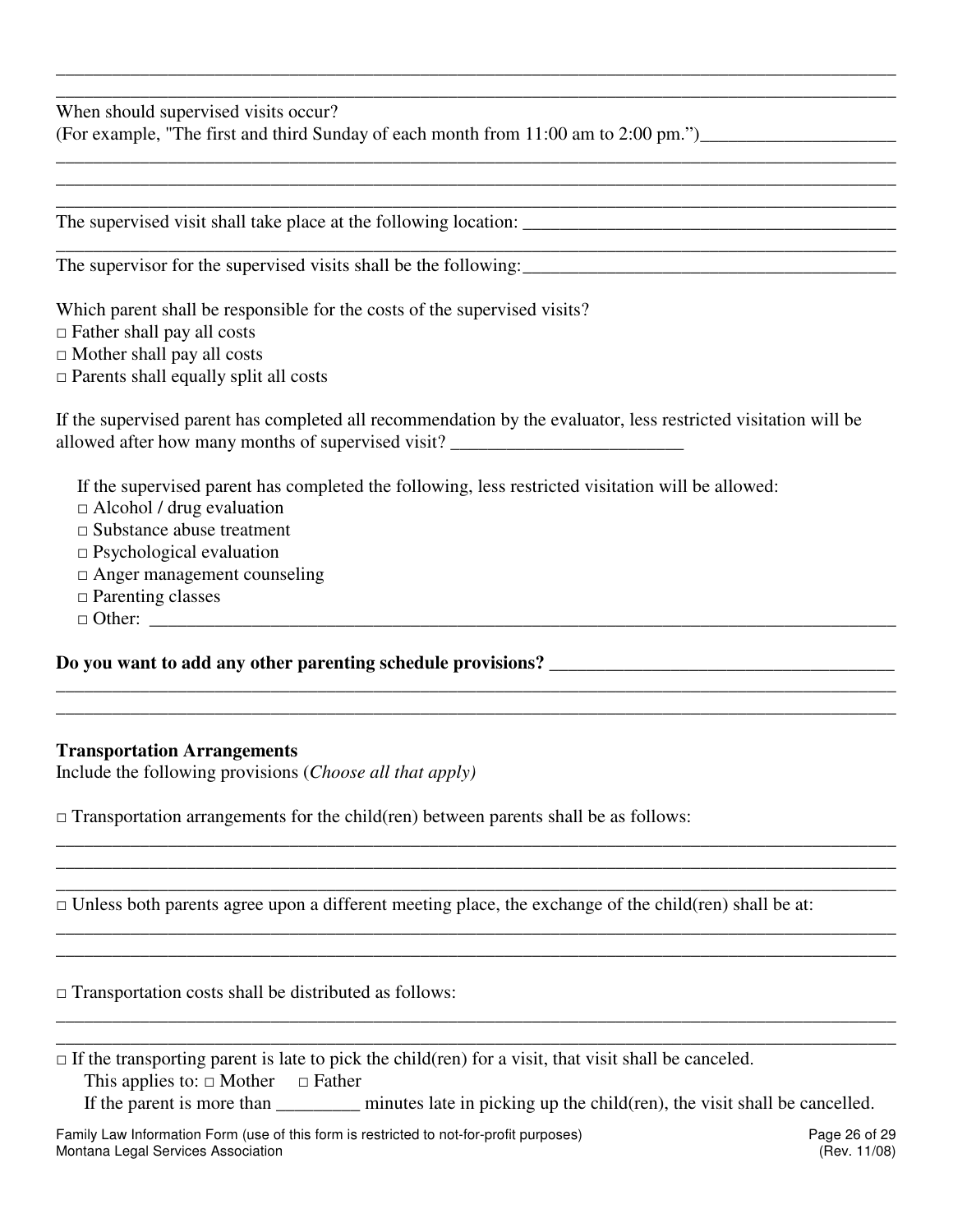# **Telephone Contact**

While the child(ren) are with one parent, the other parent shall be permitted to speak by telephone with the child(ren) at "reasonable" times OR only at certain times? *(Choose one)* 

 $\Box$  Reasonable times  $\Box$  Only at specific times:

# **Co-Parenting Guidelines**

Following are a list of rules that many parents put in their Parenting Plan to tell the parents how to treat each other and the child(ren). Please check the ones you want in your parenting plan.

- $\Box$  Each parent shall promote a healthy, beneficial relationship between the child(ren) and the other parent and shall not demean or speak out negatively in any manner that would damage the relationship between either parent and the child(ren).
- □ Each parent shall notify the other parent at least days in advance when a particular parenting time shall not be exercised. The missed time shall not be substituted unless mutually agreed to by both parents. The parents are expected to fairly modify visitation when family necessities, illnesses, or other commitments reasonably so require. The requesting parent shall act in good faith and give as much notice as circumstances permit.
- $\Box$  Each parent shall supply the appropriate child(ren)'s clothing with them for their scheduled time with the other parent. These clothes are to be considered the child(ren)'s clothes and shall be returned with the child(ren).
- $\Box$  Each parent shall provide separate clothes for the child(ren) at their own residence, unless mutually agreed to by to both parents. In the cold months of the year, both parents are required to have adequate boots, gloves, hats, and jackets for the child(ren) unless other arrangements have been made that are mutually agreeable to by both parents.
- □ If a parent plans a special activity that requires clothing and/or equipment that would normally not be with the child(ren), it is that parent's responsibility to check and see if the child(ren) has/have such clothing and/or equipment with the other parent, to ask that the clothing and/or equipment travel with the child(ren), and to ensure that the clothing and/or equipment is returned with the child(ren).
- $\Box$  Each parent shall be responsible for ensuring that the child(ren) attend regularly scheduled activities, including, but not limited to, sports and extra-curricular activities, while the child(ren) is/are with that parent.
- $\Box$  Neither parent shall permit the child(ren) to be subjected to: (Choose all that apply.)
	- $\Box$  Persons abusing alcohol or using illegal drugs within 24 hours of contact with the child(ren). This includes the abuse of alcohol or the use of illegal drugs by the parent.
	- □ Smoking environment.
	- □ Use of profane language.
	- $\Box$  Removal of the child(ren) from Montana, except as authorized by the Court or mutually agreed to by both parents.
	- $\Box$  I want to add additional parenting prohibitions:

\_\_\_\_\_\_\_\_\_\_\_\_\_\_\_\_\_\_\_\_\_\_\_\_\_\_\_\_\_\_\_\_\_\_\_\_\_\_\_\_\_\_\_\_\_\_\_\_\_\_\_\_\_\_\_\_\_\_\_\_\_\_\_\_\_\_\_\_\_\_\_\_\_\_\_\_\_\_\_\_\_\_\_\_ \_\_\_\_\_\_\_\_\_\_\_\_\_\_\_\_\_\_\_\_\_\_\_\_\_\_\_\_\_\_\_\_\_\_\_\_\_\_\_\_\_\_\_\_\_\_\_\_\_\_\_\_\_\_\_\_\_\_\_\_\_\_\_\_\_\_\_\_\_\_\_\_\_\_\_\_\_\_\_\_\_\_\_\_

 $\Box$  Relationships between the child(ren) and relatives and family friends on both sides of the family shall be protected and encouraged. The parents shall have their child(ren) maintain ties with both the maternal and

Family Law Information Form (use of this form is restricted to not-for-profit purposes) Page 27 of 29 Montana Legal Services Association (Rev. 11/08)

 $\Box$  Any violation of these terms will result in the immediate termination of that parent's contact with the child(ren).